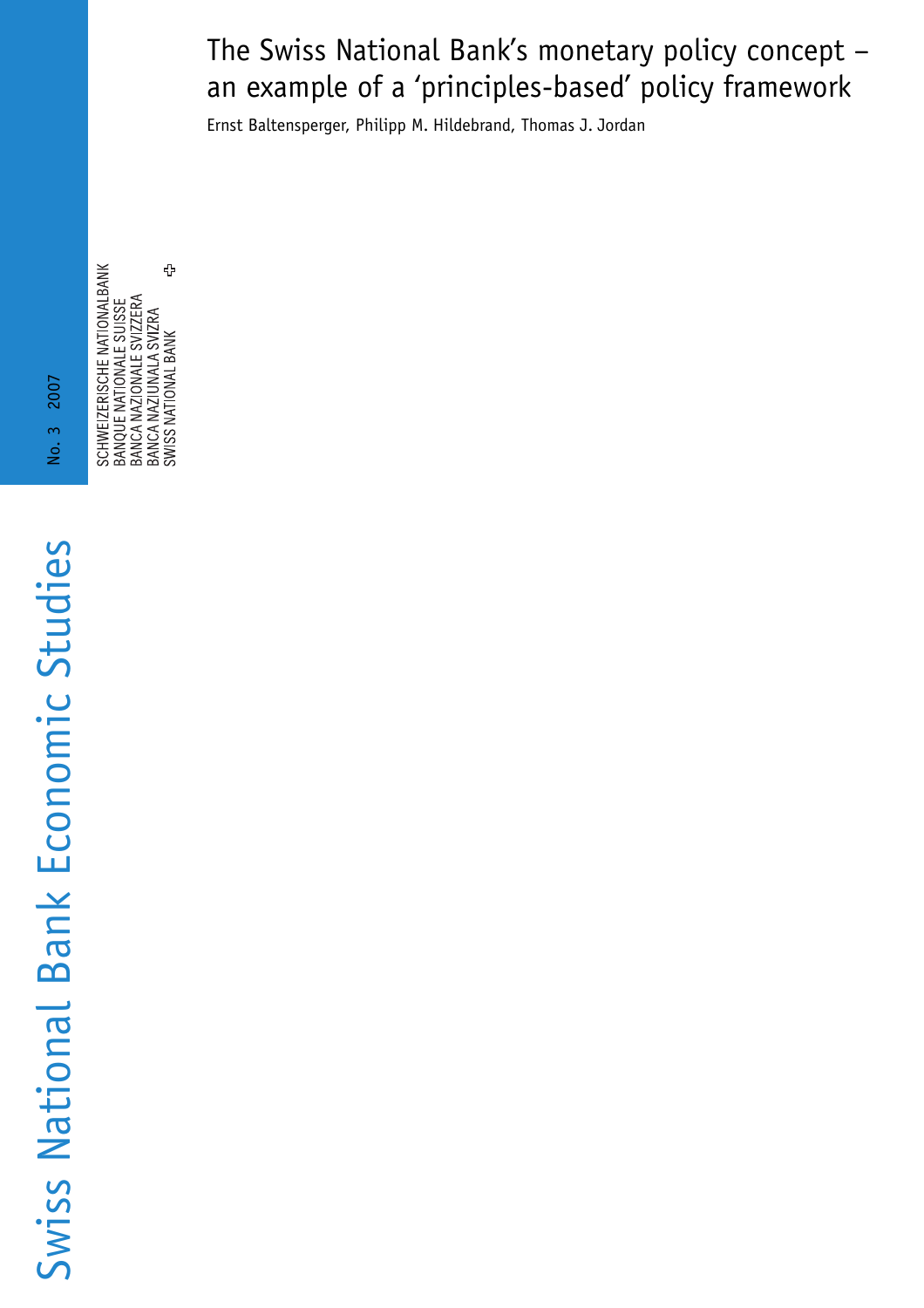Copies of Swiss National Bank Economic Studies may be obtained from:

Swiss National Bank, Library, Fraumünsterstrasse 8, P.O. Box, CH-8022 Zurich Fax: +41 44 631 81 14 E-mail: library@snb.ch

This publication is also available on the SNB website (www.snb.ch).

Economic Studies represent the views of the authors and do not necessarily reflect those of the Swiss National Bank.

ISSN 1661-142X © 2007 Swiss National Bank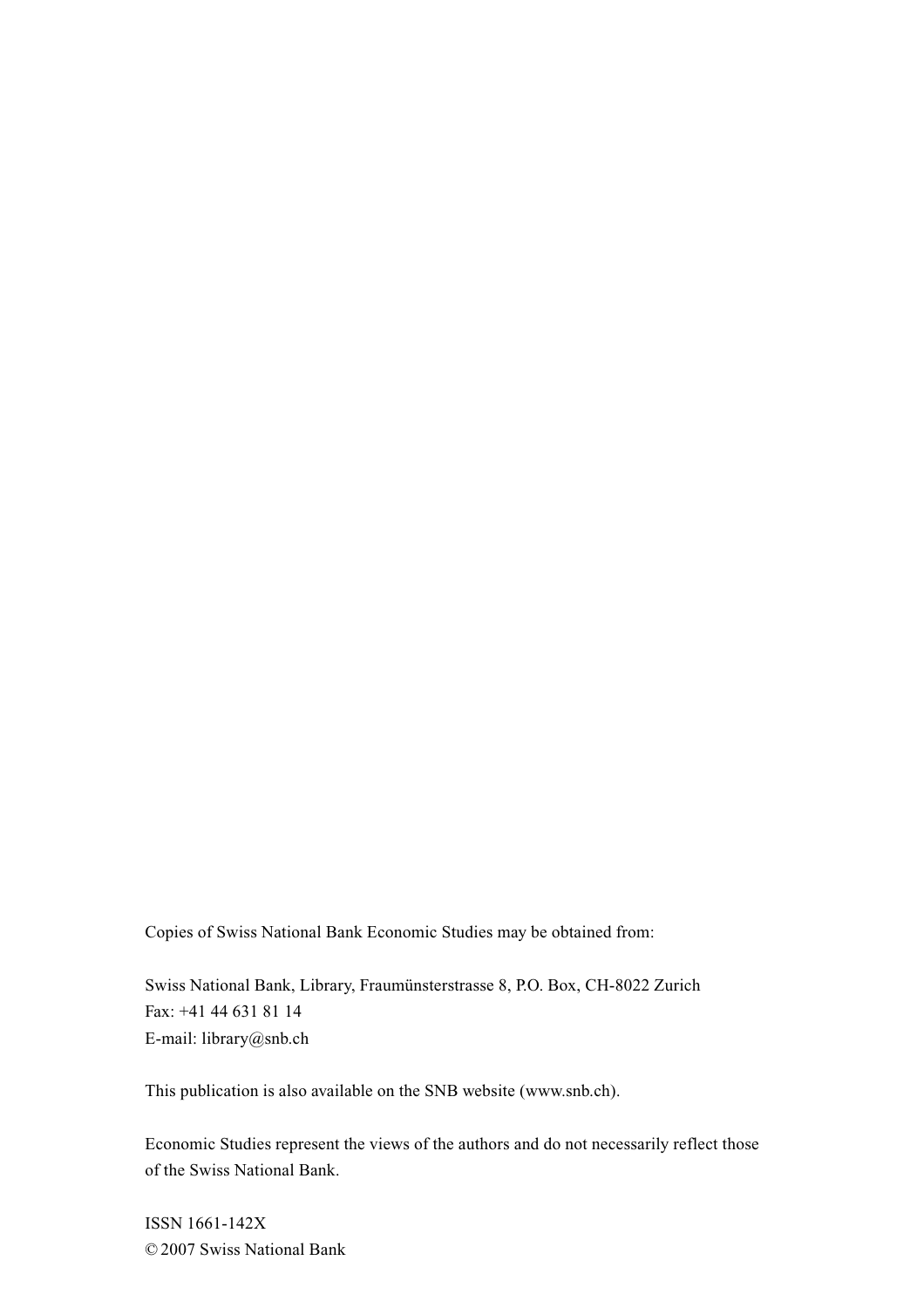# Swiss National Bank Economic Studies

No. 3 2007

# The Swiss National Bank's monetary policy concept – an example of a 'principles-based' policy framework

Ernst Baltensperger, Philipp M. Hildebrand, Thomas J. Jordan\*

We gratefully acknowledge helpful comments from Helen Baumer, Nicole Brändle, Otmar Issing, Caesar Lack, Michel Peytrignet, Enzo Rossi, Jean-Pierre Roth, Marcel R. Savioz, Wolfgang Schill, Lars E.O. Svensson, John Taylor, Charles Wyplosz and an anonymous referee.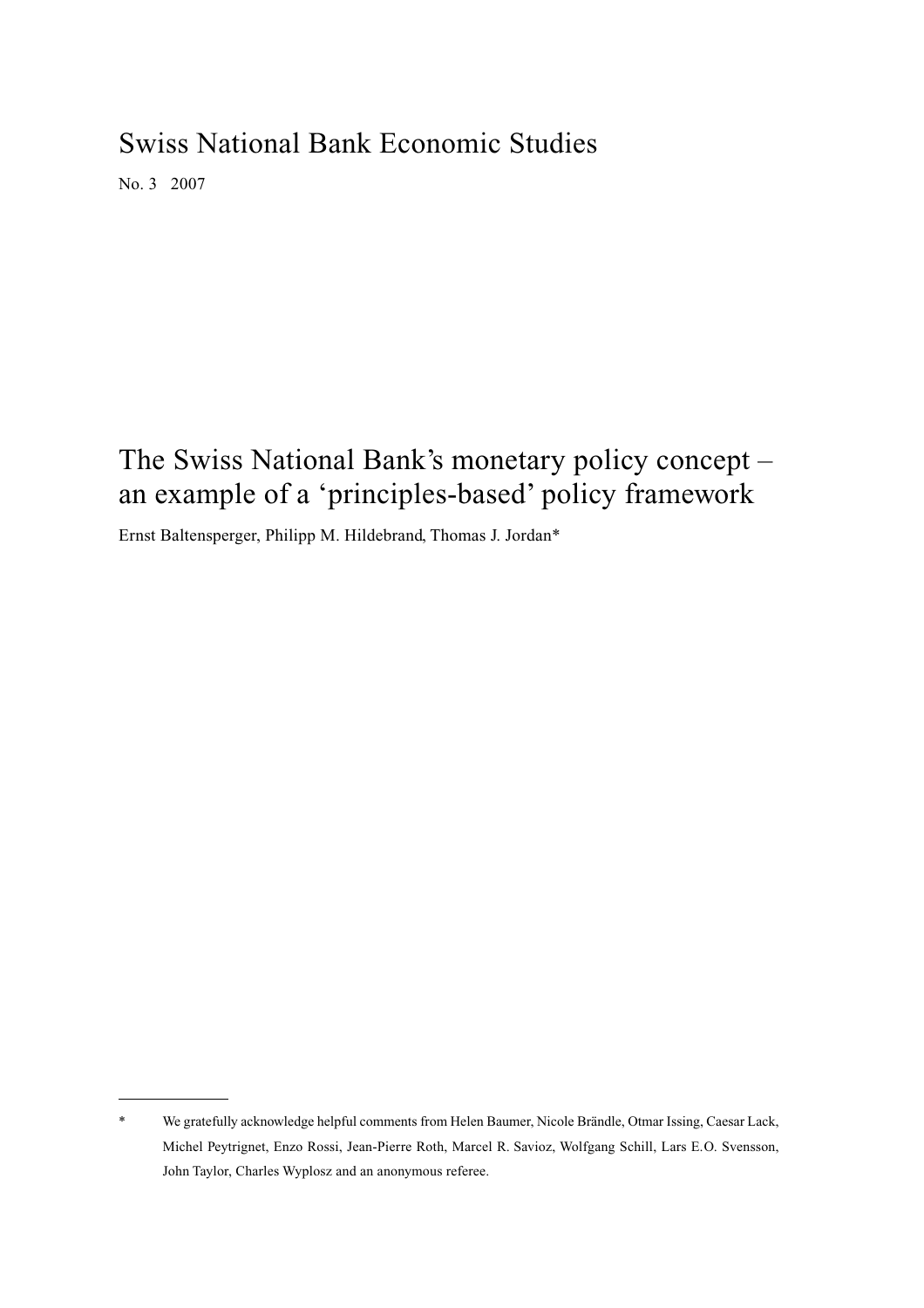# **Contents**

| Abstract (Zusammenfassung, Résumé) |                                                                                 | $\overline{2}$ |
|------------------------------------|---------------------------------------------------------------------------------|----------------|
|                                    | Introduction                                                                    |                |
| 1.                                 | What constitutes 'best-practice' monetary policy?                               | 6              |
|                                    | 1.1 The rise of inflation targeting during the 1990s                            | 6              |
|                                    | 1.2 The current discussion on 'best-practice' monetary policy                   | 7              |
|                                    | 1.3 Some academic proposals                                                     | 12             |
|                                    | 2. The SNB's monetary policy concept                                            | 14             |
|                                    | 2.1 Monetary policy guided by basic principles                                  | 14             |
|                                    | 2.2 Technical assumptions underlying the SNB inflation forecasts                | 17             |
|                                    | 2.3 Implementation of monetary policy                                           | 18             |
|                                    | 2.4 Experiences with the new concept                                            | 19             |
| 3.                                 | The SNB's concept in the light of the current discussion                        | 20             |
|                                    | 3.1 Parallels between the SNB concept and the consensus proposals               | 20             |
|                                    | 3.2 Reasons for the emphasis on short-run flexibility: a comparison with the US | 21             |
|                                    | 3.3 Goal independence and inflation targets: parallels with the ECB and the Fed | 22             |
| 4.                                 | Conclusions                                                                     | 24             |
|                                    | References                                                                      |                |

### **Abstract**

The practice of monetary policy has evolved a great deal since the early 1990s. This evolution was significantly influenced by rapid developments in the theory of monetary policy. A new consensus about 'principles-based' monetary policy appears to be emerging. It marries a firm long-term anchor for nominal stability, rooted in the original ideas behind inflation targeting, with short-term flexibility, based on a more discretionary and pragmatic approach to monetary policy. The SNB's monetary policy framework – with a firm nominal anchor but with an emphasis on the need for flexibility – reflects, to a considerable degree, the emerging academic consensus about best-practice monetary policy. With its successful seven-year track record, it may serve as an interesting case study for a policy aiming at an intermediate position between full discretion and rigidly defined short-term inflation targeting.

JEL classification: E42, E52, E58

Keywords: Swiss National Bank, monetary policy, inflation targeting, rules, discretion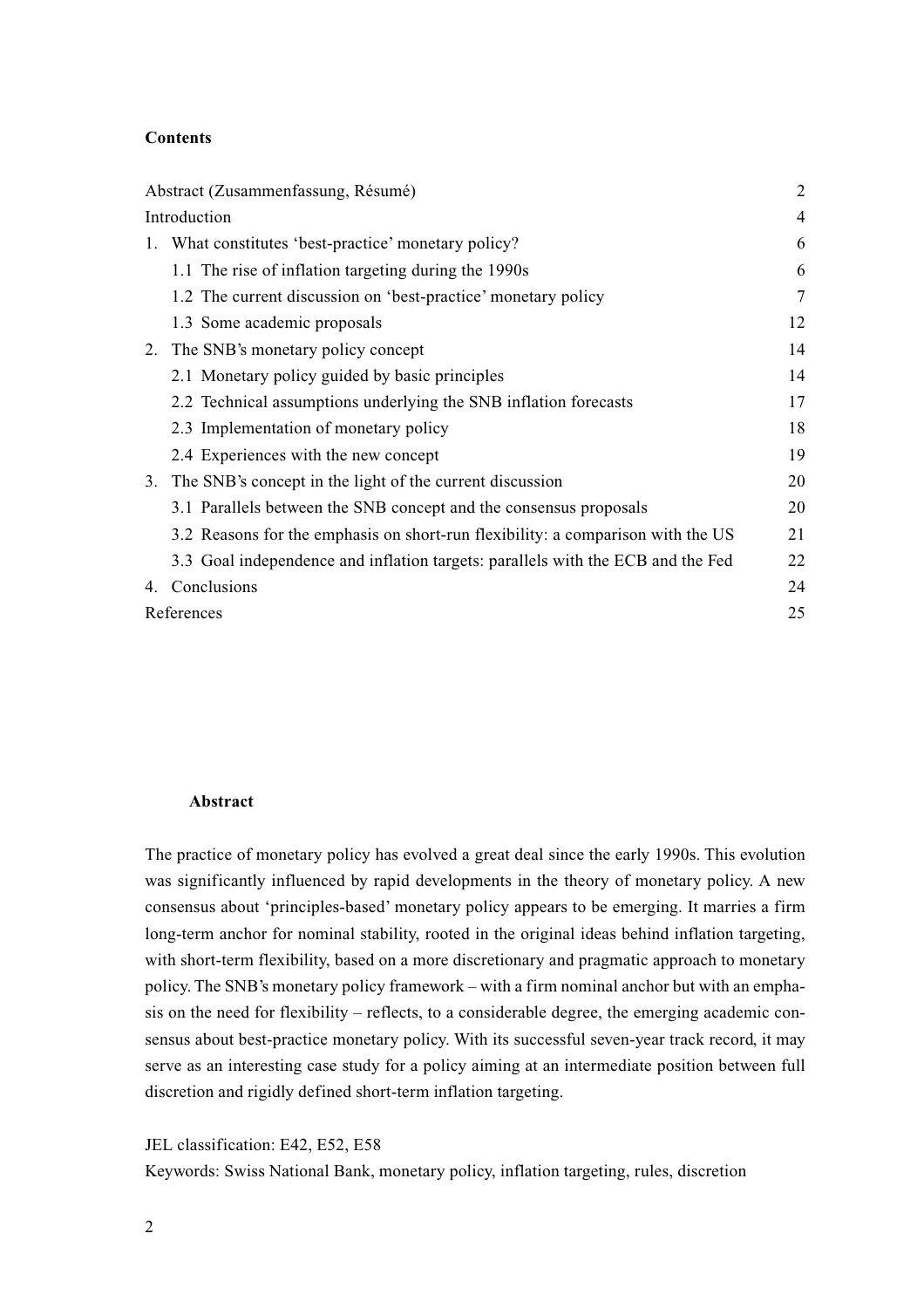### **Zusammenfassung**

Die Praxis der Geldpolitik hat sich seit Anfang der Neunzigerjahre stark entwickelt. Dabei hatten die raschen Veränderungen in der Theorie der Geldpolitik signifikante Auswirkungen. Es scheint sich ein neuer Konsens in Bezug auf eine prinzipienbasierte Geldpolitik herauszubilden. Dieser Konsens verbindet einen langfristigen nominalen Anker, welcher aus der ursprünglichen Idee der direkten Inflationssteuerung hervorgeht, mit kurzfristiger Flexibilität, die ihrerseits auf einem pragmatischen Ansatz mit grösserem Ermessensspielraum basiert. Das geldpolitische Konzept der SNB – welches sich zwar fest auf einen nominalen Anker abstützt, gleichzeitig aber die Notwendigkeit betont, flexibel reagieren zu können – widerspiegelt in hohem Masse den neu entstehenden akademischen Konsens über eine «best-practice» Geldpolitik. Mit seinem siebenjährigen Leistungsausweis könnte das Konzept der SNB als interessante Fallstudie für eine Politik herangezogen werden, welche zwischen vollständiger Diskretion und einer rigid ausgelegten kurzfristigen Inflationssteuerung positioniert ist.

# **Résumé**

La pratique de la politique monétaire a connu une évolution considérable depuis le début des années nonante. Cette évolution a subi l'influence notable des développements rapides intervenus dans la théorie de la politique monétaire. L'idée d'une politique monétaire reposant sur des principes commence à être largement acceptée. Une telle politique monétaire associe un ancrage déterminé pour la stabilité nominale à long terme, qui découle de la théorie à l'origine du ciblage d'inflation, à la flexibilité à court terme, fondée sur une approche plus discrétionnaire et pragmatique. La politique monétaire telle qu'elle est pratiquée par la BNS – définition d'un ancrage nominal, mais aussi mise en relief du besoin de flexibilité – reflète dans une large mesure la bonne pratique dans le domaine monétaire sur laquelle s'accordent de plus en plus les milieux universitaires. Après sept années de pratique couronnée de succès, le concept de la BNS pourrait servir de cas d'étude intéressant pour toute politique visant un juste milieu entre une politique entièrement discrétionnaire et un strict ciblage d'inflation à court terme.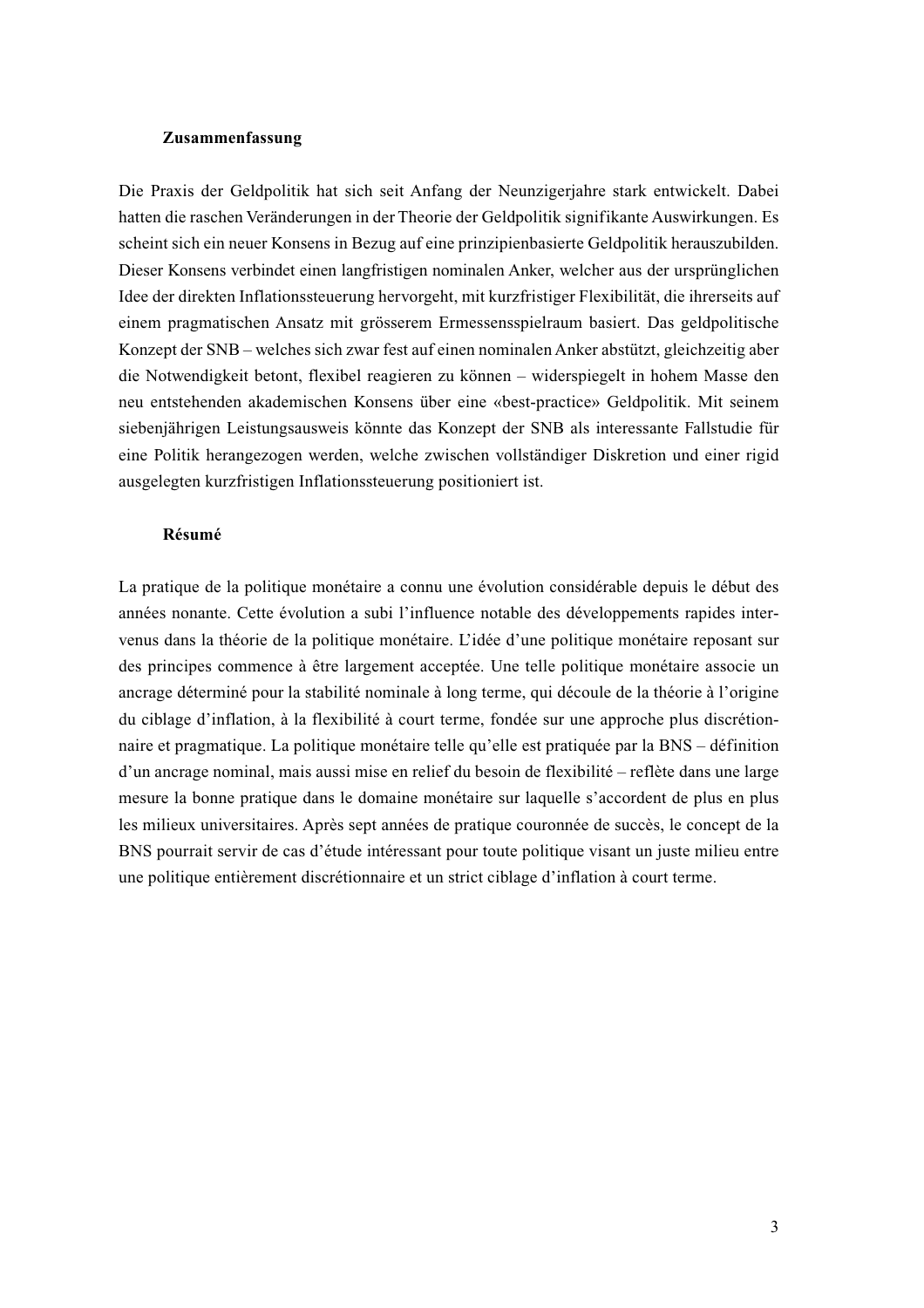## **Introduction**

The theory and practice of monetary policy in fiat money regimes under flexible exchange rates has evolved continuously over the last few decades. Since the early 1990s, inflation targeting has established itself as a monetary policy framework dominating the academic and intellectual debate and exerting a strong influence on central bank practice. It represents a particular way of setting a nominal anchor which determines the monetary policy objectives and shapes the decision-making process. In practice, the definition of the term 'inflation targeting' remains ambiguous. At the outset, it was defined as a rather strict 'rules-based' monetary policy framework. More recently, a more flexible definition which can be characterised as a 'principlesbased' monetary policy framework has become popular.**<sup>1</sup>**

Since the breakdown of the Bretton Woods system and the onset of an independent monetary policy aimed at maintaining price stability, the Swiss National Bank (SNB) has earned a solid reputation for its policy of inflation control. Together with the Bundesbank, the SNB pioneered the use of monetary targeting. It employed this approach successfully to bring down inflation and stabilise it at low levels during the 1970s and 1980s. Like the Bundesbank, it used its monetary targeting framework in a flexible manner, giving priority to its long-run objective of price stability over the monetary target when necessary. For this reason, Bernanke, Laubach, Mishkin and Posen (1999) have characterised the SNB and the Bundesbank as precursors of the inflation-targeting framework.

In the course of the 1990s, due to severe shocks and instabilities in money demand, the SNB found it increasingly difficult to rely on its strategy of monetary targets. It therefore introduced a new policy framework which became effective in December 1999. While the new framework introduced important new elements, it did not represent a complete break with the past, as the basic objective of monetary policy remained entirely unchanged. The new framework shares important similarities with the ideas and principles of inflation targeting as introduced by many central banks since the early 1990s.**<sup>2</sup>** At the same time, it differs from inflation targeting in a number of significant ways. The SNB therefore decided not to refer to its monetary framework as inflation targeting.**<sup>3</sup>**

<sup>1</sup> This policy approach is well described by Taylor (2005). Taylor's discussion encompasses the polarising 'rules vs. discretion' debate and puts it into perspective. Cf. also Blinder and Reis (2005). The terminology of 'constrained discretion' has also been aptly used to describe such a policy, for instance Bernanke (2003).

<sup>2</sup> Explicit inflation targeting has been adopted by a number of central banks around the world, including those in Australia, Canada, Colombia, the Czech Republic, Finland, Iceland, Israel, New Zealand, the Republic of Korea, Spain, Sweden, and the UK.

<sup>3</sup> Cf., for instance, Meyer (2000).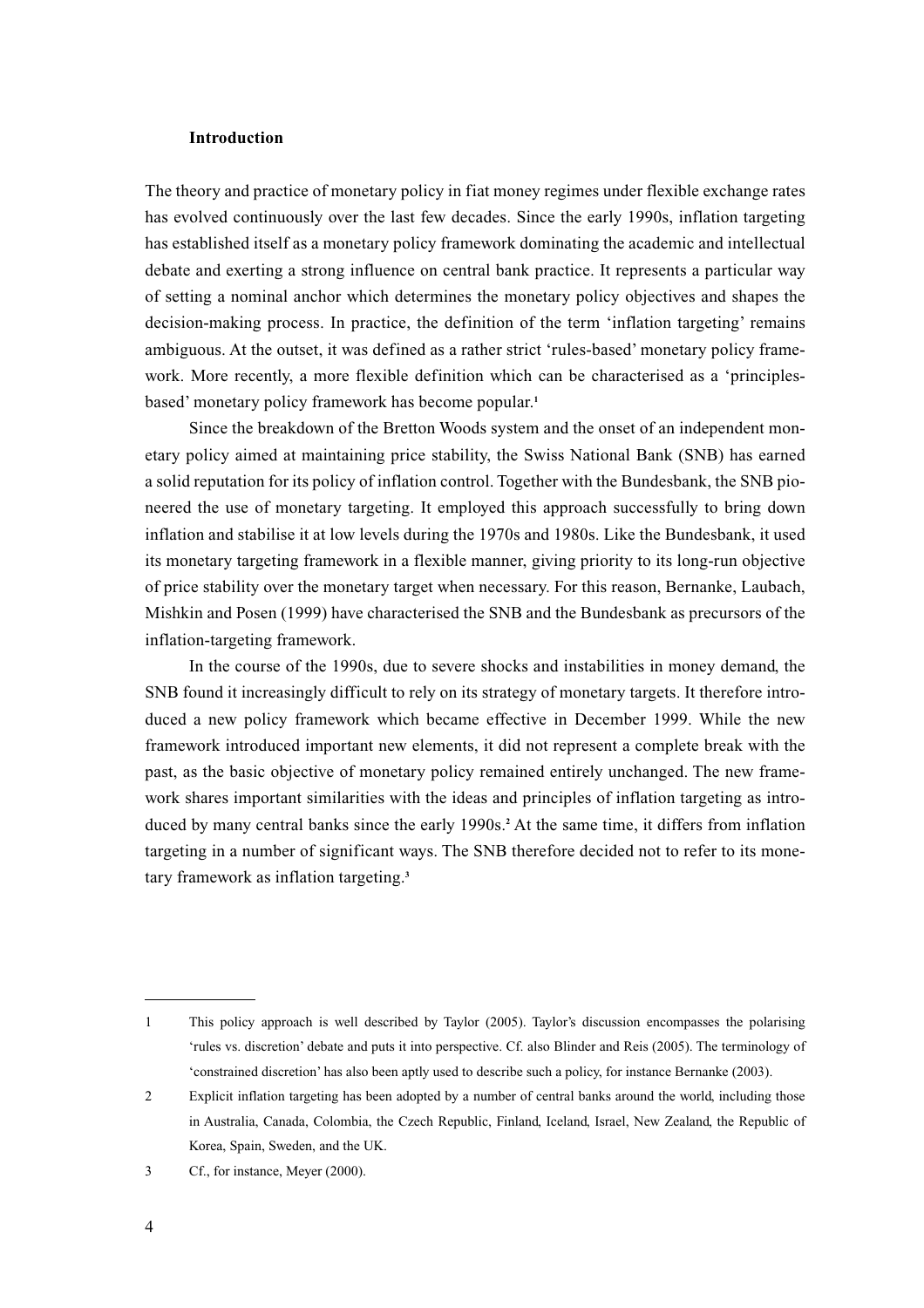This study presents the SNB framework as an example of the practical application of a monetary policy concept which marries a firm long-term anchor for nominal stability with short-term flexibility. We believe the SNB's monetary policy framework provides relevant insights for other central banks aiming to take up an intermediate position between full discretion and rigidly defined short-term inflation targeting. In essence, the SNB's case can be seen as a 'real-life' experiment, including a successful seven-year track record in the type of policy recommended by some of the leading participants in the current discussion on 'best-practice' or 'principles-based' monetary policy. A high level of credibility and an excellent reputation are prerequisites for the success of such a policy approach.

In section 1 of the study, we review the evolution of the 'best-practice' monetary policy discussion since the 1990s and the consensus principles which emerged from it. In section 2, we present the basic elements of the SNB's monetary policy concept and outline the experiences gained with it so far. In section 3, we review important parallels between the SNB's concept and the emerging 'best-practice' consensus. We also address some of the outstanding and controversial issues. We conclude that there are remarkable similarities between the SNB's concept and the views of many of the leading participants in the present debate about 'best-practice' monetary policy.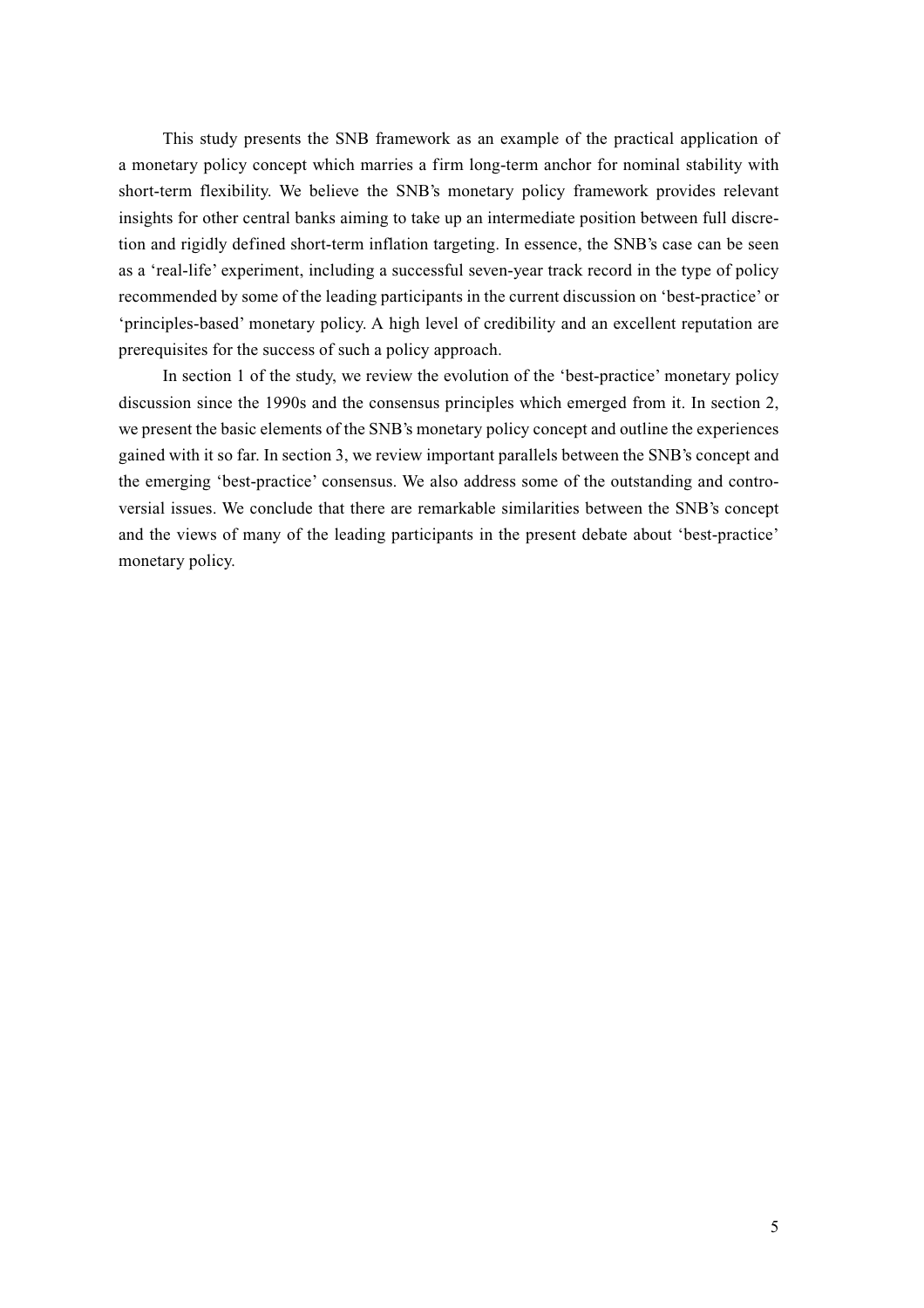## **1. What constitutes 'best-practice' monetary policy?**

### **1.1 The rise of inflation targeting during the 1990s**

First introduced by the Reserve Bank of New Zealand in 1989 and then adopted by the Bank of Canada, the Bank of England, Sweden's Riksbank and the Reserve Bank of Australia in the early 1990s, inflation targeting became widely accepted by the end of the 1990s as the declared policy framework of numerous additional central banks. Inflation targeting has also been actively promoted by international organisations such as the IMF and the OECD, as well as by many academic economists and other observers of monetary policy. In a general and broad sense, inflation targeting is defined as a framework which gives high priority to the maintenance of price stability, typically defined as a low and stable rate of consumer price inflation, and emphasises transparency and accountability in central banking.**<sup>4</sup>** Bernanke, Laubach, Mishkin and Posen (1999, 4) provide the following definition in this spirit:

"Inflation targeting is a framework for monetary policy characterized by the public announcement of official quantitative targets (or target ranges) for the inflation rate over one or more time horizons, and by explicit acknowledgement that low, stable inflation is monetary policy's primary long-term goal. Among other important features of inflation targeting are vigorous efforts to communicate with the public about the plans and objectives of the monetary authorities, and, in many cases, mechanisms that strengthen the central bank's accountability for attaining those objectives."

Goodfriend (2005) and Faust and Henderson (2004), among others, have provided similar definitions stressing a strong commitment to a long-run inflation goal, along with an emphasis on transparency and accountability, as core characteristics of inflation targeting. In this spirit, inflation targeting can be seen as having evolved gradually from earlier practices of certain central banks, most particularly the Bundesbank and the SNB, in the latter part of the 1970s and the 1980s (Bernanke, 2003). Indeed, these two central banks have been referred to as "inflation targeters in disguise" by Bernanke, Laubach, Mishkin and Posen (1999). Using an even broader definition based exclusively on the overriding importance of a long-run price stability objective, most major central banks today could be classified – at least implicitly – as inflation targeters. For example, Goodfriend (2005) refers to the Federal Reserve's monetary policy of the last two decades as one of a gradual and implicit move to inflation-targeting practices. Arguably, such a wide definition of inflation targeting is not fruitful for a discussion about the virtues and limitations of different monetary policy concepts.

Consequently, the term should be reserved for a stricter and somewhat narrower interpretation. This includes the setting and announcement of explicit inflation targets, defined over

<sup>4</sup> Inflation-targeting frameworks are also applied by many central banks in emerging countries, using inflation targets that are initially higher than those typically associated with price stability in developed economies. On the spread of inflation targeting in emerging-market economies, cf. Truman (2003).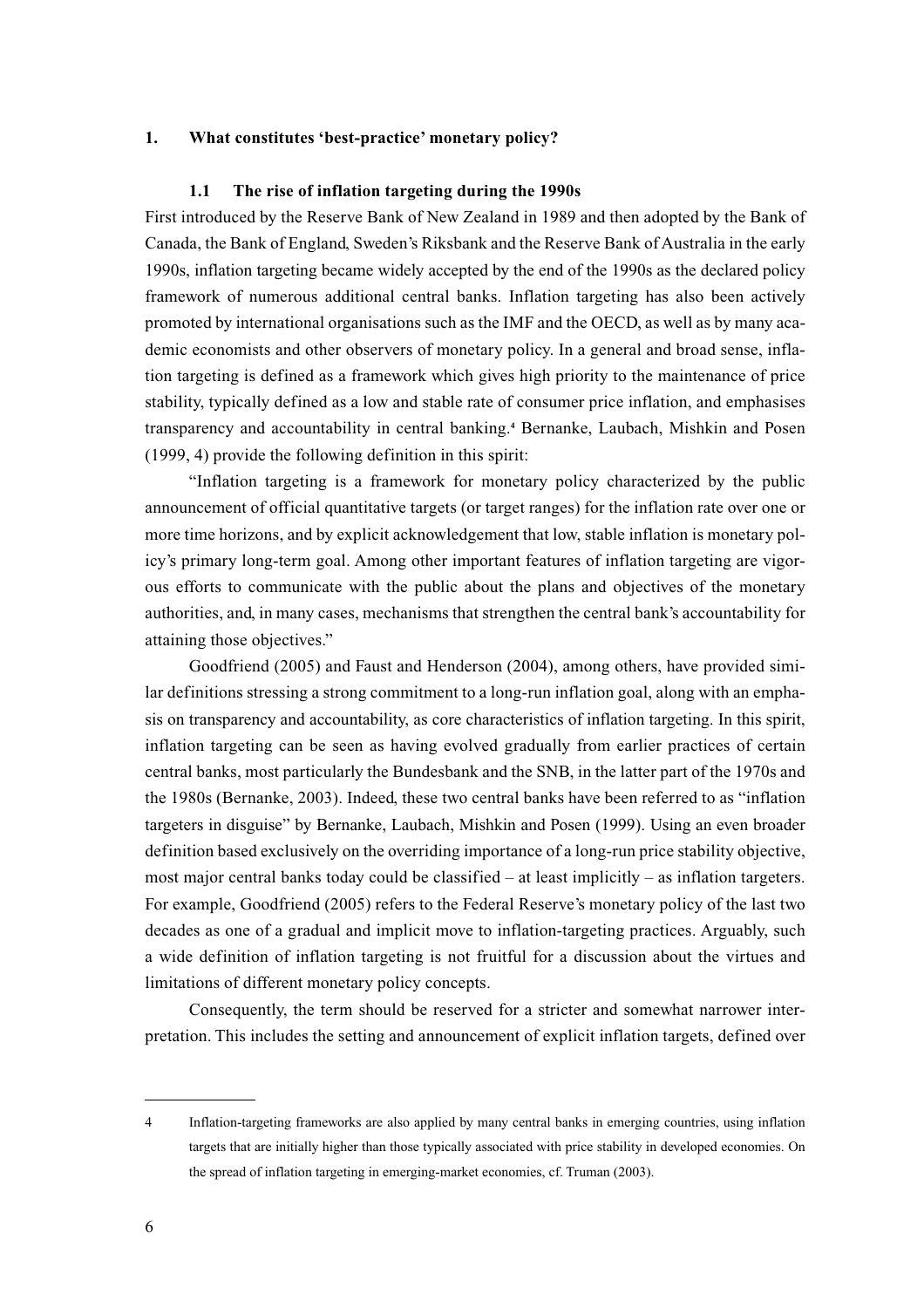a specified time frame which typically lasts one to two years, as opposed to a more general, medium to long-term commitment. At an operational level, it stresses the use and publication of inflation forecasts and an inflation report. All of the central banks that adopted inflation targeting in the early stages have applied the concept accordingly, and much of the academic literature reflects this view.**<sup>5</sup>** A definition of this kind substantially reduces the group of central banks which can be said to practice inflation targeting. For instance, the Federal Reserve, the European Central Bank (ECB), the Bank of Japan and the SNB are clearly not inflation targeters in this sense.**<sup>6</sup>** A useful discussion of monetary policy frameworks should not, however, be excessively focused on particular labels but rather concentrate on the key substantive issues. This discussion will be taken up in the next section.

# **1.2 The current discussion on 'best-practice' monetary policy**

A lively debate has emerged in academic and central bank circles on the relative virtues of inflation targeting and alternative monetary policy frameworks. This debate has particular relevance for the United States in view of Chairman Bernanke's publicly stated aim of moving towards the introduction of an explicit inflation target. The debate focuses on the following issues:

- The balance between constraint and discretion in setting policy ('mechanical rules' versus 'discretion' and 'use of judgement')
- Interactions with the political system and the degree of central bank independence
- The degree and role of monetary policy transparency
- The role of objectives other than inflation ('dual' versus 'hierarchical' mandates)
- The role of money, credit and asset prices for judging inflation perspectives over longer horizons

# *The balance between constraint and discretion in setting policy*

'Constrained discretion' has developed considerable appeal as a model for a successful, state-ofthe-art monetary policy. The debate between the advocates of a monetary policy based on strict rules and the advocates of discretion in monetary policy making is a long-standing one. Constrained discretion represents an intermediate position between these two extremes which attempts to balance the advantages and disadvantages of both. With this approach, monetary policy is required to establish a strong commitment to price stability (i.e. low and stable inflation). Given this commitment, and as far as possible in view of the uncertainties about the structure of

<sup>5</sup> Cf., for instance, the numerous contributions by Svensson (1997, 1999, 2004, 2005).

<sup>6</sup> Two readers have suggested that it is wrong to distinguish between the original rather strict 'rules-based' inflation targeting and a more flexible definition which can be characterised as a 'principles-based' monetary framework. This argument is not compelling. If such a distinction can no longer be made, one risks losing sight of important differences and nuances in the real world of central banking which will, in turn, have repercussions for the theory of central banking.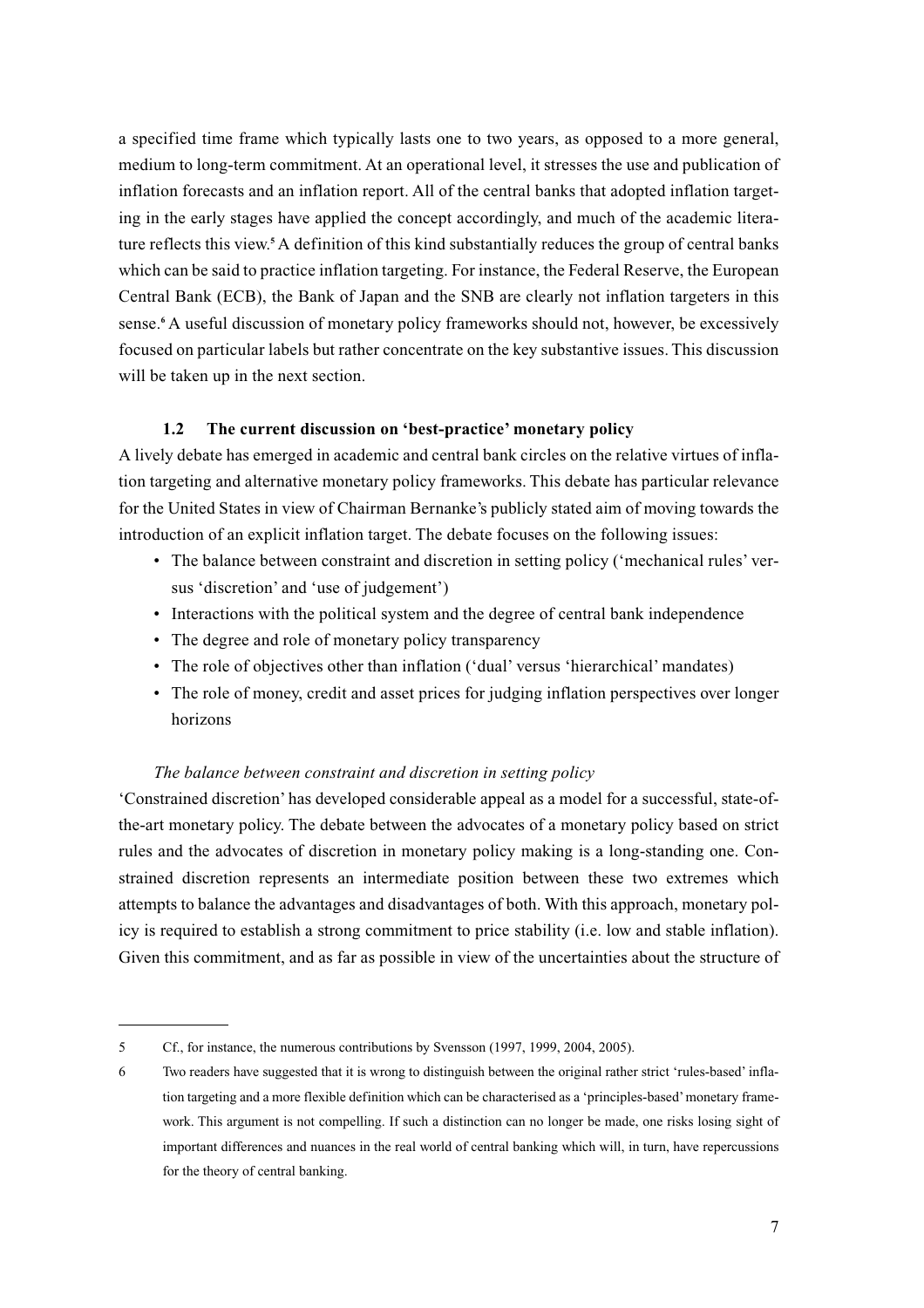the economy and external influences, the central bank can dampen cyclical output fluctuations, but only subject to the condition that inflation and inflation expectations are contained. The idea of constrained discretion – which might just as well be named 'constrained flexibility' – is to combine the advantages of credible rules-based behaviour (fostering predictability and credibility, avoiding the dangers of time-inconsistent behaviour, insulating monetary policy from political pressures) with those of discretion (flexibility in view of unforeseen shocks), while containing the risks of both (lack of stabilisation power, in the case of rules; time-inconsistent behaviour and exaggerated beliefs about the potential for monetary fine-tuning, in the case of discretion).

The difficulty in successfully implementing a constrained discretion policy is to strike the proper balance between its two characteristic components. Thus, the attempts to stabilise fluctuations of the real economy must not undermine the commitment to price stability. The optimal way to preserve this commitment without completely abandoning attempts at dampening real economic fluctuations is for the central bank to convince the public of the seriousness of its commitment to price stability by actually delivering low inflation over an extended period of time. The institutionalisation of such a commitment can be helpful as a supportive measure. The move from a merely implicit anchor to an explicit numerical inflation target or definition of price stability can be seen as a step in this direction. It represents a shift in the discretion-constraintbalance in the direction of more constraint. As Bernanke (2003) stresses, this could be helpful on two accounts. It strengthens the commitment to long-run price stability, which in itself helps to promote high employment, low nominal interest rates and economic growth. Equally important, by strongly anchoring inflation expectations at a low level, the scope for dampening economic fluctuations is strengthened rather than weakened. The stronger the public's perception of the central bank's commitment to price stability, the more effective its stabilisation efforts become.

For these reasons, it might be worth recommending the introduction of an explicit anchor. Ultimately, the benefits depend on the degree of credibility and reputation already achieved by the central bank through its past actions and track record. Arguably, the higher the credibility and reputation, the less important an explicit anchor becomes.**<sup>7</sup>** This is a major argument of US opponents of inflation targeting, for instance Kohn (2004) or Gramlich (2005). Kohn's view is that the commitment to long-run price stability on the part of the Federal Open Market Committee is so strong and the public's perception of this so clear, that a shift in the direction of constraint is unnecessary and unwarranted, and that the benefits of such a shift are unlikely to outweigh its costs in terms of foregone flexibility. Proponents of the introduction of explicit inflation targets, on the other hand, point to possible uncertainties in the public's perception of this commitment. As Bernanke (2003) has argued, credibility is not a permanent characteristic of a central bank, but must continuously be earned.

<sup>7</sup> For this reason, in most cases inflation targeting was originally used by central banks whose prior monetary policy record was poor, in order to signal a clear change in their behaviour.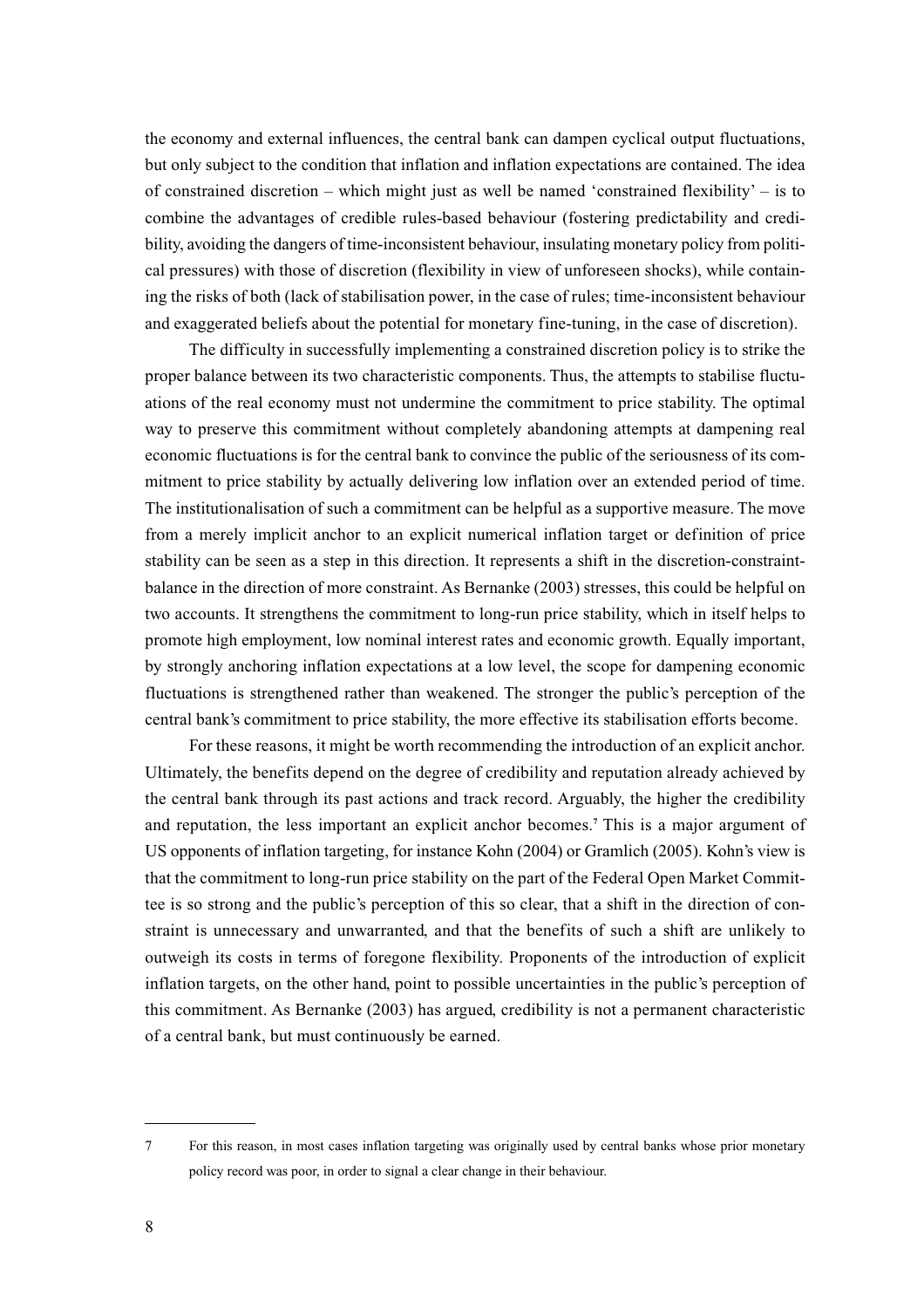# *Interactions with the political system and the degree of central bank independence* Many of the reservations about the introduction of explicit inflation targets stem from fears of adverse political reactions. These political economy issues include a number of delicate questions which merit serious consideration. We note two major concerns of this type:

First, the government, or even parliament, might become inappropriately involved in the politics of setting short-term inflation targets, effectively reducing the level of central bank independence. Many US discussants emphasise the point that inflation targets should be achieved over an intermediate period only, and not be interpreted as a rigid constraint to be met in the short run. Moreover, they argue that a gradual return to the target should be allowed in the event of deviations which might result from a variety of economic shocks. Bernanke (2004), Faust and Henderson (2004), and Meyer (2004) all argue that if an inflation target is to be introduced, a short-term fixed timeframe should not be set for reaching it. Rather, the inflation target should be set as an average to be met over the length of a typical business cycle. In essence, such a formulation reflects a desired level for the inflation rate in the long term. This is akin to setting the inflation objective in terms of a commitment to long-run price stability, combined with a quantitative definition of what is meant by price stability. As we point out below, this is, in effect, the solution adopted by the SNB as well as the ECB.

In this context, a risk of explicit inflation targeting is that it could invite governments, or even parliaments, to become overly involved in the setting of short to medium-term targets for inflation, and thus indirectly change the level of central bank independence. This is particularly relevant in countries or systems with central bank mandates that grant a degree of goal independence to their central bank, as is the case in Switzerland or the European Monetary Union, but also in the United States.**<sup>8</sup>**

Second, inspired by the inflation target, the political system might insist on setting other, economically inappropriate numerical targets as well, e.g. for the unemployment rate or the exchange rate, thus jeopardising the goal of long-run price stability.**<sup>9</sup>**

In some countries, most notably the US, a number of observers are sceptical about introducing explicit inflation targets because of strong fears of adverse reactions on the part of the legislative bodies, for instance, Congress in the case of the US, which could possibly threaten the commitment to price stability. Meyer (2004) and Gramlich (2005), for instance, argue that it would be difficult to explain to the public and politicians why the Fed singles out inflation as a goal by setting a numerical target for it, while not doing the same for employment or interest rates. Given that the current mandate, based on the Full Employment and Balanced Growth Act of 1978, directs the Fed to "promote effectively the goals of maximum employment, stable prices, and moderate long-term interest rates", Congress could be tempted to 'balance' the introduction

<sup>8</sup> On the desirability of goal independence, see section 3.3 below.

<sup>9</sup> In practice, this is especially relevant for the US.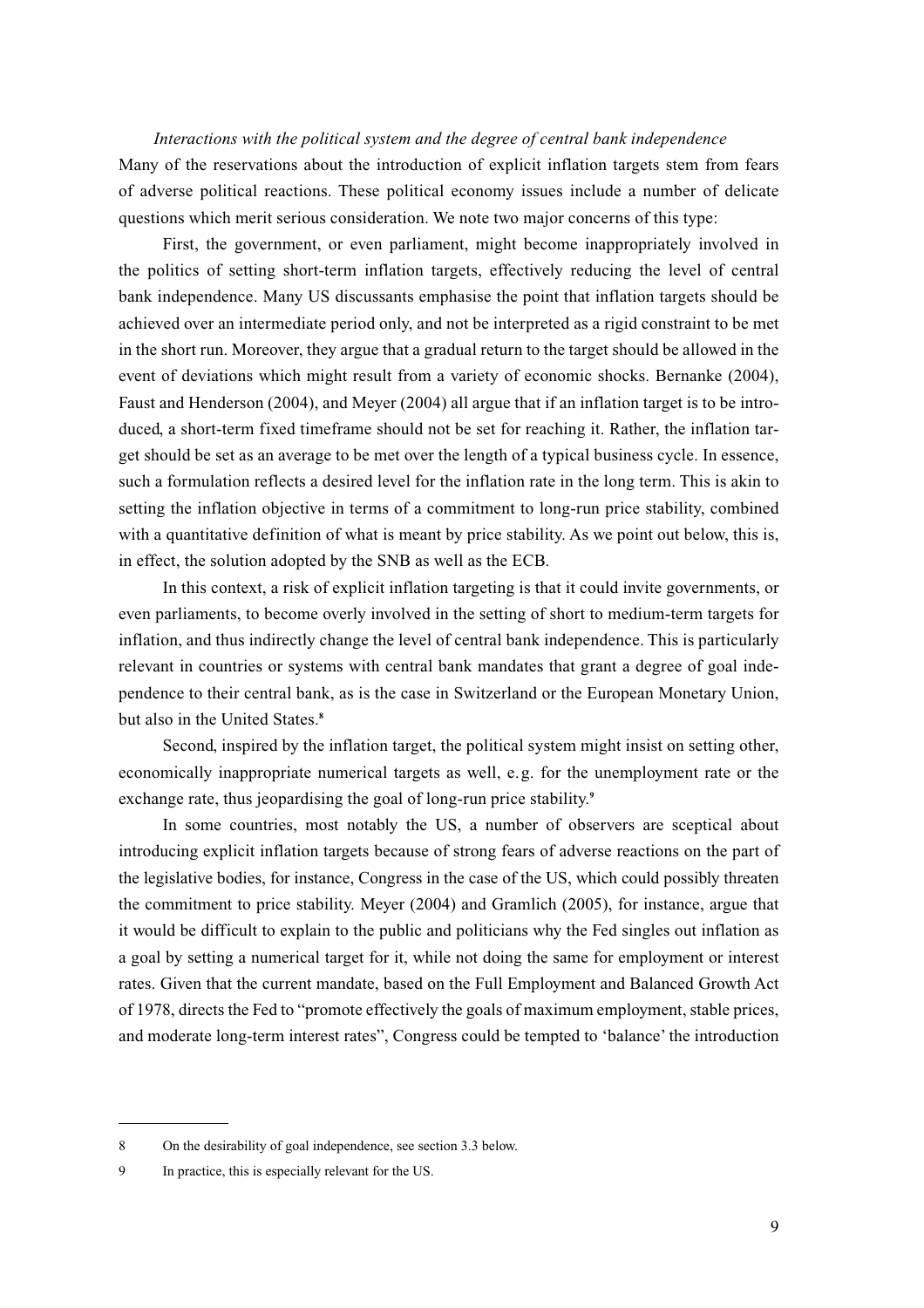of an explicit inflation target with explicit numerical targets for the unemployment rate and, possibly, long-term interest rates. Moreover, Meyer and Gramlich argue that it might be difficult to explain to Congress that what the Fed wants is a flexible form of inflation targeting, and not a rigid one focusing on inflation only. US proponents of inflation targeting, therefore, take great care in formulating and explaining this framework in terms which are consistent with the current central bank mandate and acceptable to the political system (e.g. Bernanke 2003, 2004).

## *The degree and role of monetary policy transparency*

Benjamin Friedman (2004) has carried the argument against inflation targeting one step further by claiming that this strategy actually reduces rather than increasing monetary policy transparency. He argues that inflation targeting encourages the central bank to abstain from talking and communicating about its stabilisation goal, creating a discrepancy between actions and words. In response to Friedman's concerns, it can be pointed out that inflation targets and the discussion of their role have greatly helped to focus the public debate on what a central bank can actually do in the long run – that is, to control inflation – rather than what it cannot  $do$  – which is to permanently increase output, jobs and growth through expansionary monetary policies. The more clearly this is established in the public's perception, the easier it becomes for the central bank to pursue short-run stabilisation policies, and the easier it becomes for it to talk about them. On balance, transparency, in a meaningful sense, is therefore increased, not reduced with respect to the short-term stabilisation objective (Mishkin 2004).

## *Dual versus hierarchical mandates*

One of the most often quoted concerns about introducing explicit inflation targets is that it could create a conflict between the central bank's inflation objective and other possible goals of monetary policy, and unduly constrain the central bank's flexibility in its short-run output stabilisation efforts. In the US discussion, this is often linked to the Federal Reserve's 'dual' mandate, requiring it to attend to price stability as well as to real economic stabilisation, in contrast to the so-called 'hierarchical' mandates of many other central banks, including, among others, the Bank of England, the ECB and the SNB, which give priority to the objective of price stability. An outspoken representative of this view in the United States is Laurence Meyer. He suggests that, for central banks under a hierarchical mandate, explicit inflation targeting might be a natural choice as a monetary policy framework, but that for a central bank under a dual mandate it is not. He argues, in essence, that opposition to inflation targeting reflects opposition to transition from a dual to a hierarchical mandate.**<sup>10</sup>**

To a large extent, this concern becomes obsolete if we recognise the fact that many central banks practise inflation targeting in a 'flexible' form. In other words, when they determine

<sup>10</sup> Cf., for instance, Meyer (2004). Nevertheless, Meyer is willing to accept an explicit inflation target for the US, as long as this is linked to a reassertion of the dual mandate for the Federal Reserve.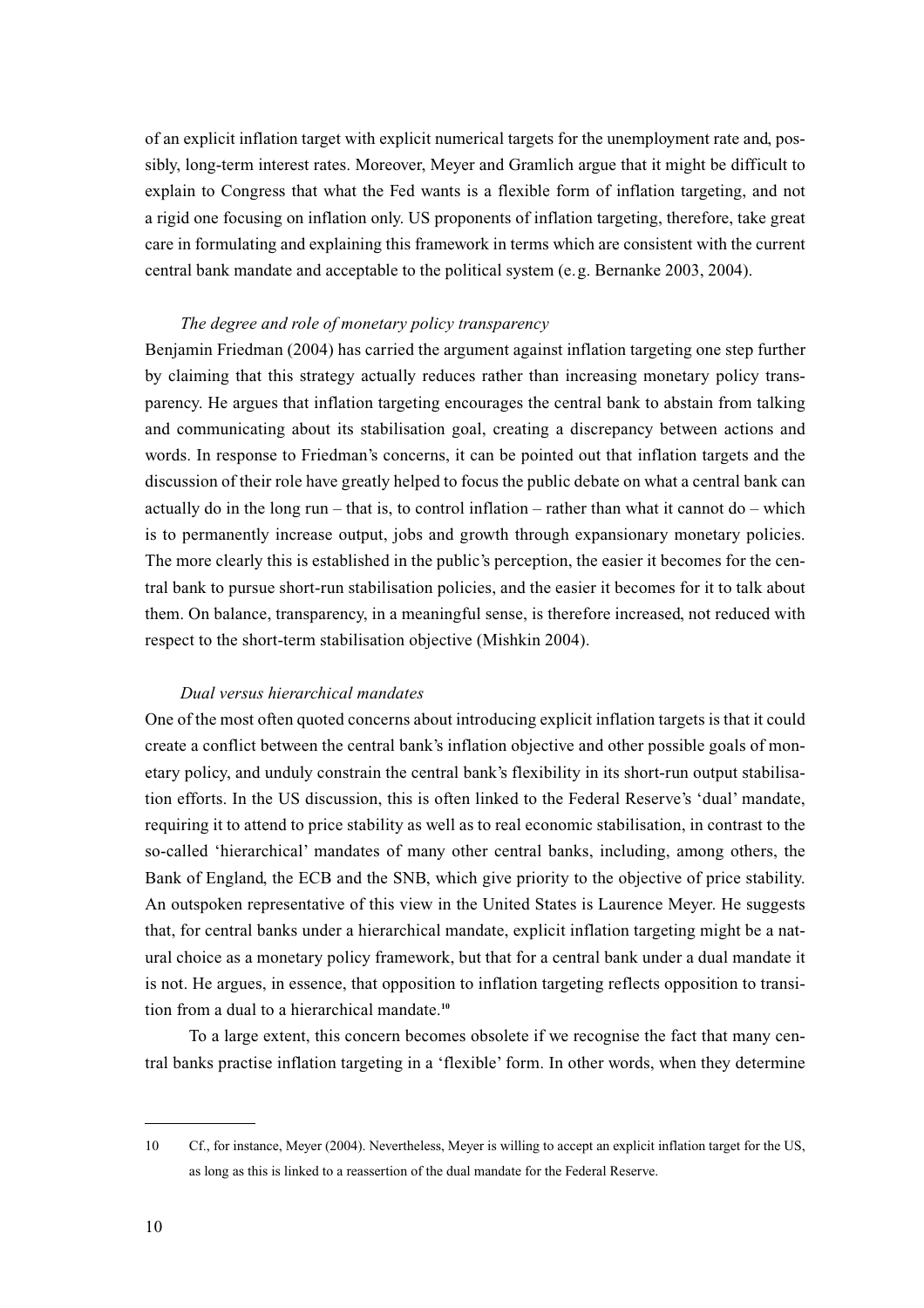their policy, they look at the level of actual inflation relative to target inflation, but also at deviations of some measure of real activity from its full capacity level. Of course, there may be a trade-off between these two objectives, requiring policy to assign relative weights to them. But as long as the introduction of an explicit inflation target does not change these relative weights, it is not clear why inflation targeting should represent a problem in this respect. Along these lines, Bernanke (2003) forcefully argues that inflation targeting is perfectly compatible with a dual central bank mandate.

Dual mandates notwithstanding, there is an asymmetry between inflation and output as goals for monetary policy. For inflation, the central bank can set a level (mean) and a stabilisation goal (variance). For output, at best, a stabilisation goal is feasible, as normal output is determined by the potential of the real economy. This point is firmly based on economic theory and structure. It has been explicitly clarified by Svensson.**<sup>11</sup>** To our knowledge, this point is recognised today by virtually all monetary economists and central bankers. A hierarchical mandate makes allowance for this explicitly, while a dual mandate such as the Federal Reserve's is less precise about it. Nonetheless, a dual-mandate central bank must respect this asymmetry.

# *The role of money, credit and asset prices for judging inflation perspectives over longer horizons*

Central banks in the tradition of monetary targeting, such as the Bundesbank or the SNB, have long stressed the role of monetary aggregates as indicators of long-run inflation developments. The ECB has adopted this element as a major part of its two-pillar framework. This has been critically reviewed by much of the academic and central bank discussion inspired by the New Keynesian paradigm which has dominated monetary policy analysis over the last 15 years.

However, a certain reconsideration of the role of money and credit appears to be taking place,**<sup>12</sup>** particularly in the form of a discussion about the role of money and liquidity for assessing the developments in stock and real estate markets and the associated dangers for long-run inflation risks and financial stability.**<sup>13</sup>** In general, balance sheet considerations are becoming increasingly important for monetary policy, as Greenspan (2005, 6) notes, "In particular, our analysis of economic developments almost surely will need to deal in greater detail with balance sheet considerations than was the case in the earlier decades of the post-war period. The determination of global economic activity in recent years has been influenced importantly by capital gains on various types of assets, and the liabilities that finance them. Our forecasts and, hence, policy are becoming increasingly driven by asset price changes."

A majority view among central bankers and academics today appears to be, though, that central banks should carefully observe the developments of asset prices, but should not actively

<sup>11</sup> Cf., for instance, Svensson (1997, 2004).

<sup>12</sup> For instance, King (2002), Leeper and Roush (2003), Nelson (2003), Issing (2005).

<sup>13</sup> Cf., for instance, Borio and White (2003).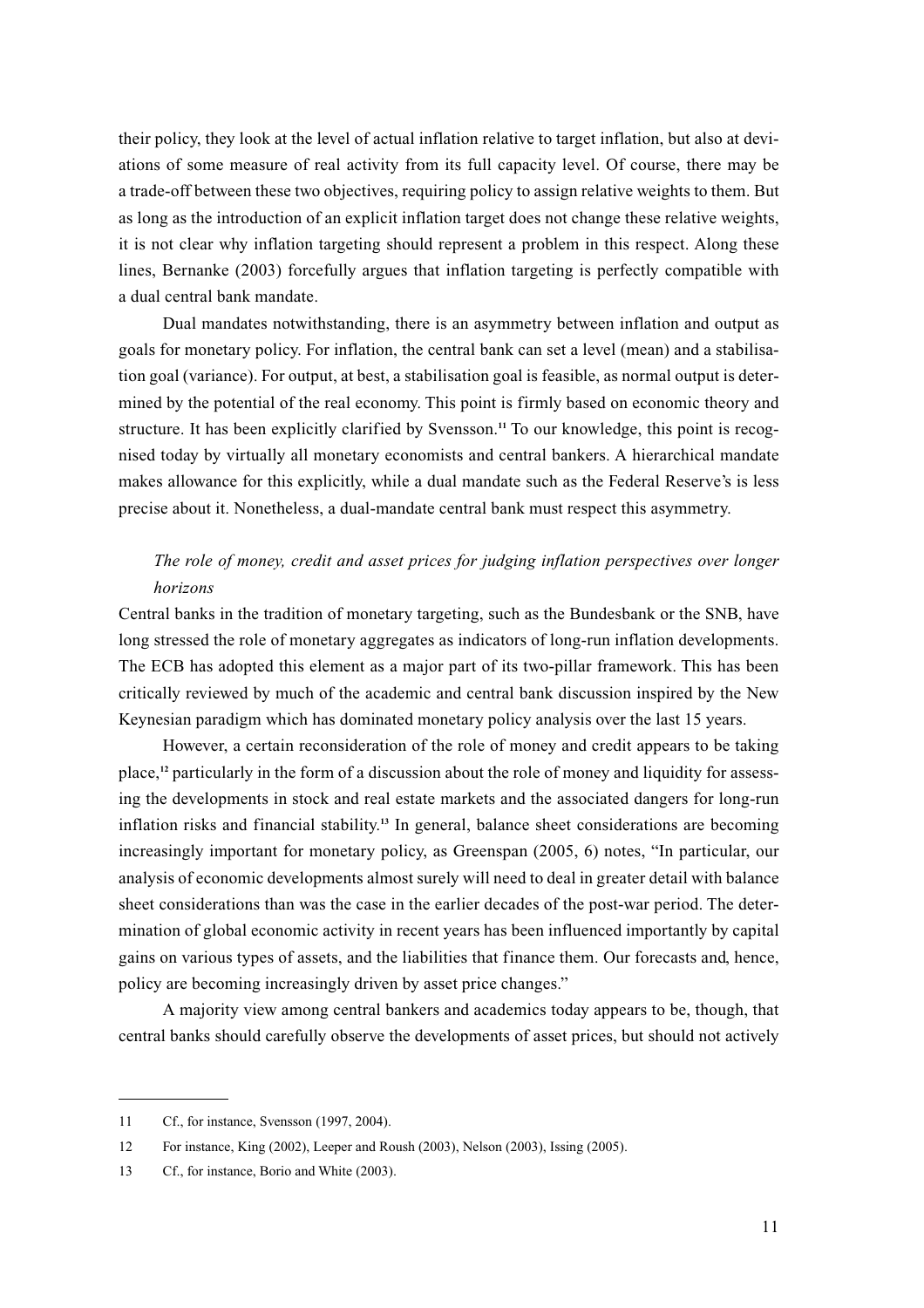and systematically attempt to influence and control them, as they have neither a superior knowledge of what their appropriate level should be nor the means to effectively and reliably control them. However, the development of money and credit in this context, along with considerations of the general economic situation, may be helpful in evaluating future inflation risks at horizons extending beyond that of standard inflation forecasts.

## **1.3 Some academic proposals**

Two proposals attempting to merge some of the dominant views emerging from the recent discussion about inflation targeting and monetary policy strategies are those by Bernanke (2004) and by Faust and Henderson (2004). They are both characterised by an adoption of what the proponents call the 'core ideas of inflation targeting'. However, these ideas are applied in a moderate and flexible form which is quite distinct from those found in rigorous inflation targeting, as championed by much of the traditional literature on the subject and by central banks that adopted the concept in its early days, such as the Bank of England. These proposals are briefly summarised here. Interestingly, as we will stress below, they are in many respects quite similar to the monetary policy framework adopted by the SNB in December 1999.

## *Bernanke's (2004) OLIR proposal*

Bernanke (2004) argued that effective central bank communication is especially important in a situation close to price stability, which has been achieved by monetary policy in the US and many other countries over the last two decades. He believed that an incremental move toward inflation targeting, in the form of the announcement of a long-run inflation objective, would be helpful in this respect and would not entail the costs feared by those who are concerned about a potential loss of flexibility. He argued that the central bank should determine what it believes to be the optimal long-run inflation rate (OLIR), defined as the long-run or steady-state inflation rate that achieves the best average economic performance over time, taking into account all monetary policy objectives. In his view, this OLIR could be greater than zero, even if correctly measured. This is especially true for a dual mandate central bank, in view of the risk of hitting the zero bound for the nominal central bank rate in the event of an adverse shock. This reflects the concept of a 'buffer zone'. According to a number of recent studies this risk appears to become negligible once the long-run average inflation rate rises towards 2%. Bernanke therefore appeared to believe that the OLIR is in the vicinity of this figure. Such a rate is not very different from the rates used by the ECB or the SNB in their current definitions of price stability.

Bernanke argued that the Federal Reserve should announce this OLIR and "guide the inflation rate toward the stated value and maintain it near that value on average over the business cycle". He then made a further provision, "However, the FOMC regards this inflation rate as a long-run objective only and sets no fixed time frame for reaching it. In particular, in deciding how quickly to move toward the long-run inflation objective, the FOMC will always take into account the implications for near-term economic and financial stability." (Bernanke 2004, 166–167).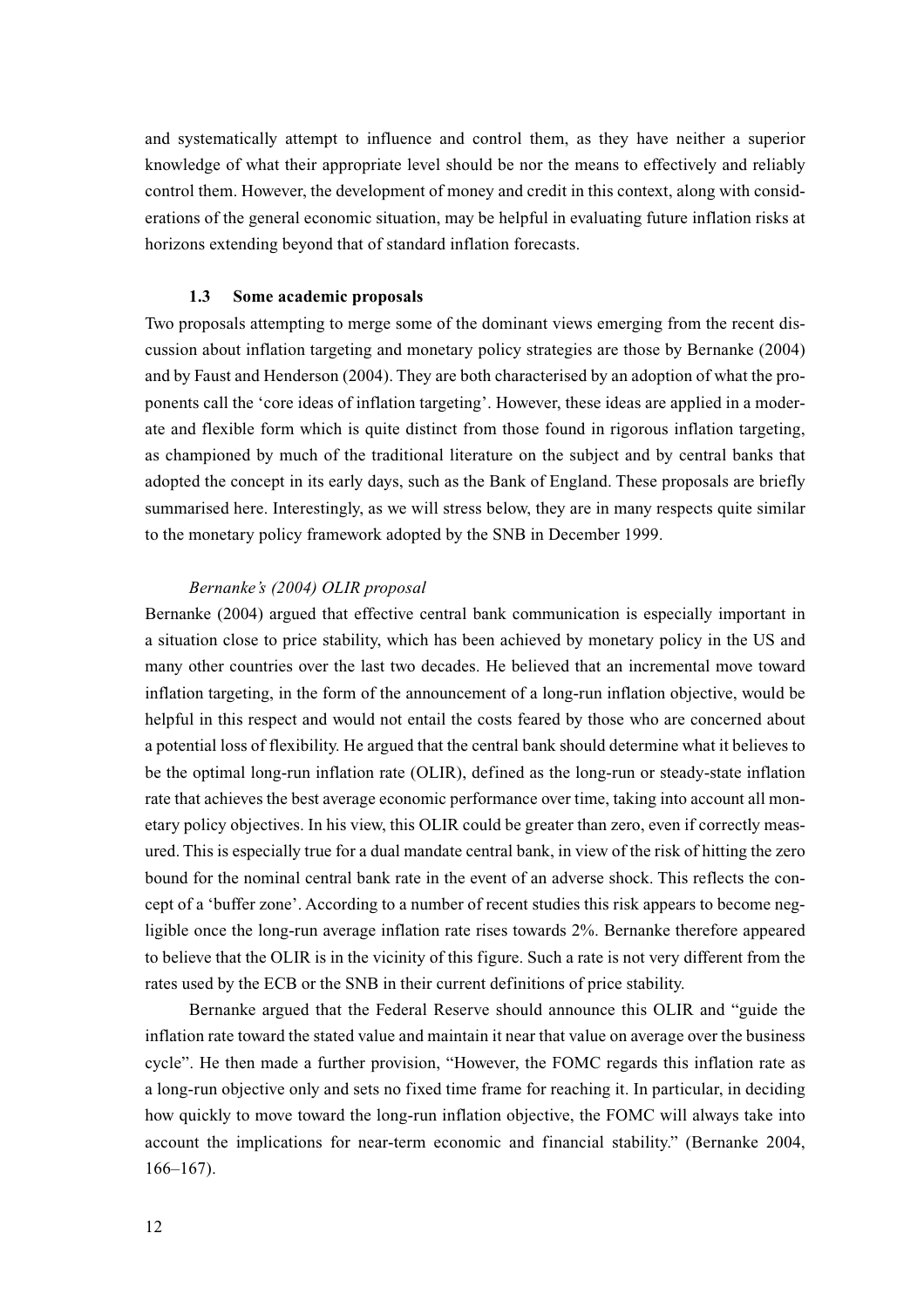Bernanke therefore explicitly noted that his proposal was not equivalent to inflation targeting as commonly understood. He summarised it as an attempt "to get the mean of inflation right while leaving the determination of the variance open for future discussion and debate". He strongly argued that, despite the lack of a specific time frame, such an announcement would carry weight, particularly because of the Federal Reserve's accumulated credibility and because of the fact that inflation at that time (2004) was near the OLIR. It would be valuable because it provided the best (lowest-forecast-error) answer to the question "What do you expect the average inflation rate in the United States to be over the ten-year period that begins (say) three years from now?" (Bernanke 2004, 167). It would clarify monetary policy and set a firm long-run anchor without constraining short-run monetary policy making in undue ways. Bernanke also argued that, if so explained, Congress would understand and approve the idea.

# *Faust and Henderson's (2004) 'constructive suggestions'*

Faust and Henderson also related their discussion to the effectiveness of central bank communication. Their review of the issue prompted them to formulate a number of 'constructive suggestions' regarding best-practice monetary policy, "whether inside or outside the inflation targeting framework". These suggestions are (Faust and Henderson 2004, 135–136):

- "Central banks should state a clear long-run inflation goal. No range or fixed horizon should be given. If no numeric target is given, clear countervailing interests should be stated, and effort should be made to reduce uncertainty regarding the long-run goal. The value of this goal in meeting all long-run goals of policy should be stressed."
- "Central banks should communicate in a balanced way about the objectives driving short-run policy. If these objectives are seen as conflicting due to the structure of the economy, this viewpoint should be made clear. To the extent that other goals are more difficult to quantify than the inflation stability goal, the need for clear reporting is heightened and banks should strive to find ways to communicate about these goals effectively."
- "If best-practice policy is complicated, the totality of central bank communication should reflect that complexity."
- "Central banks should strive to communicate clearly the likely course of policy. If forecasts are part of this process, the relationship between the forecasts and the future course of policy should be explained."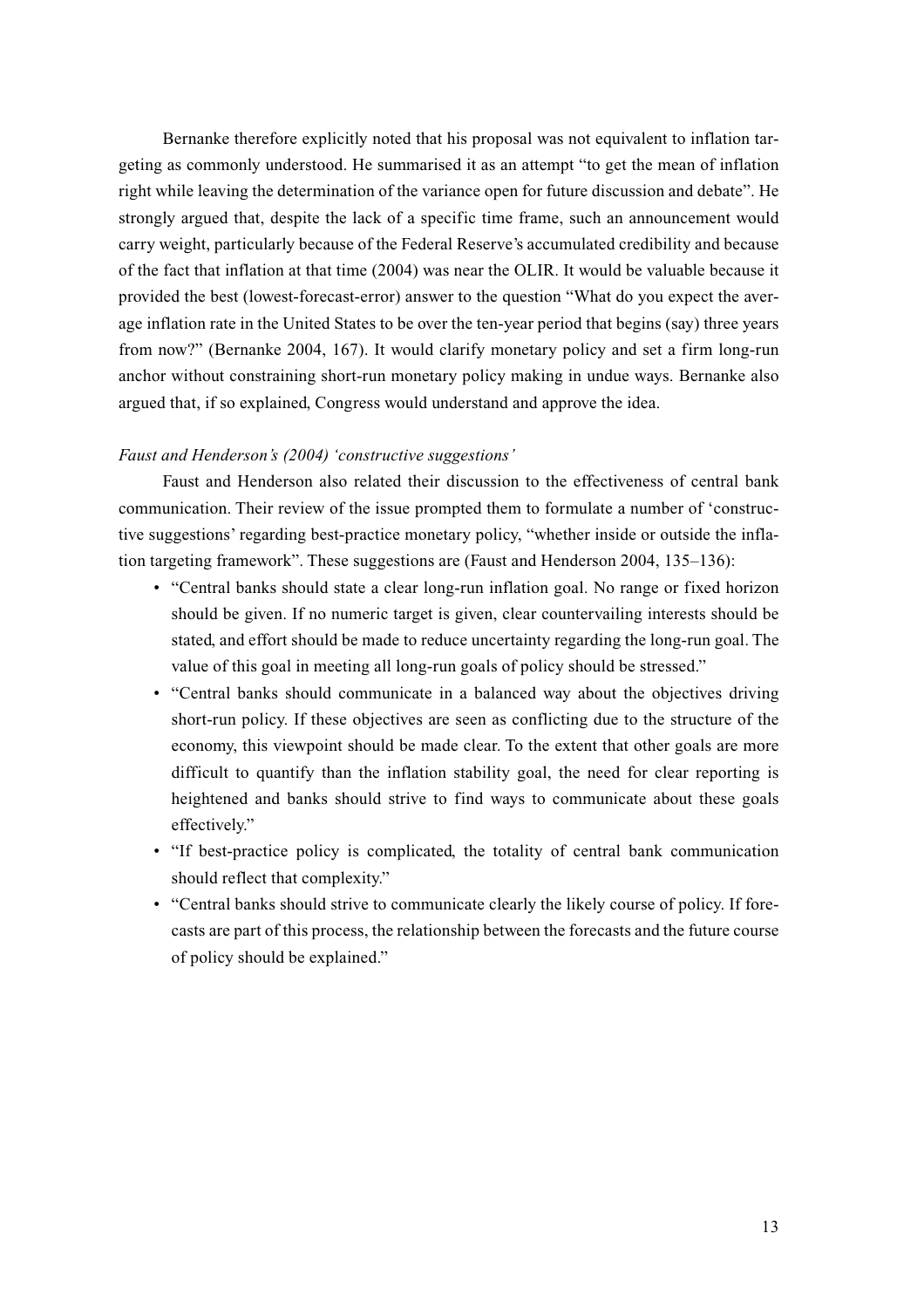## **2. The SNB's monetary policy concept**

The SNB adopted its current monetary policy framework in December 1999. The new framework was designed after careful examination of the frameworks suggested by the inflation targeting model, on the one hand, and the two-pillar system created by the ECB, on the other. The SNB decided to follow neither of these without modification. With regard to the current debate about 'best-practice' monetary policy, the most interesting aspect of the SNB's policy framework is that it is, in many respects, remarkably close to the views and principles expressed today by leading exponents of the international debate, as reflected in the proposals summarised above. Although some important elements in the new framework are similar to the ideas and principles of inflation targeting, these ideas and principles have been adopted in a moderate and flexible form. To distinguish its concept from the 'narrow' inflation targeting approach and to stress the continuity of its policy, the SNB has consciously refrained from using the term 'inflation targeting' to characterise its new framework.**<sup>14</sup>**

# **2.1 Monetary policy guided by basic principles**

The main features of the SNB's framework can be summarised in the following principles:

- Priority given to long-term price stability as a firm nominal anchor, with an explicit quantitative definition of what is meant by price stability.
- A medium-term orientation in the pursuit of this objective, giving scope for short-run flexibility to dampen real economic fluctuations.
- A forward-looking approach in the pursuit of its objectives, through the use of an inflation forecast as its main indicator.
- Flexible implementation of monetary policy, through the announcement of a target range for the three-month CHF Libor as an operational target.
- Transparency and accountability as central principles of a successful policy concept.

The approach is based on the SNB's mandate, as set out in the Federal Constitution and further specified in the National Bank Act. Under the provisions of the National Bank Act, the SNB is required to ensure price stability. In doing so, it must take due account of business cycle conditions. The SNB is required to resolve any short-run conflicts between the objective of price stability and developments in the real economy as well as it can, taking into consideration the interests of the country as a whole and giving priority to long-run price stability. The legal mandate is therefore hierarchical: price stability as the overriding objective of monetary policy is prescribed by the National Bank Act. The specific interpretation of the meaning of price stability is left to the SNB.

The SNB has decided to render its mandate operational by employing a quantitative definition of price stability, as opposed to a short-term inflation target. The importance of this distinc-

<sup>14</sup> The new approach was presented and explained in the December 1999 issue of the SNB's *Quarterly Bulletin.* Cf. also Jordan and Peytrignet (2007).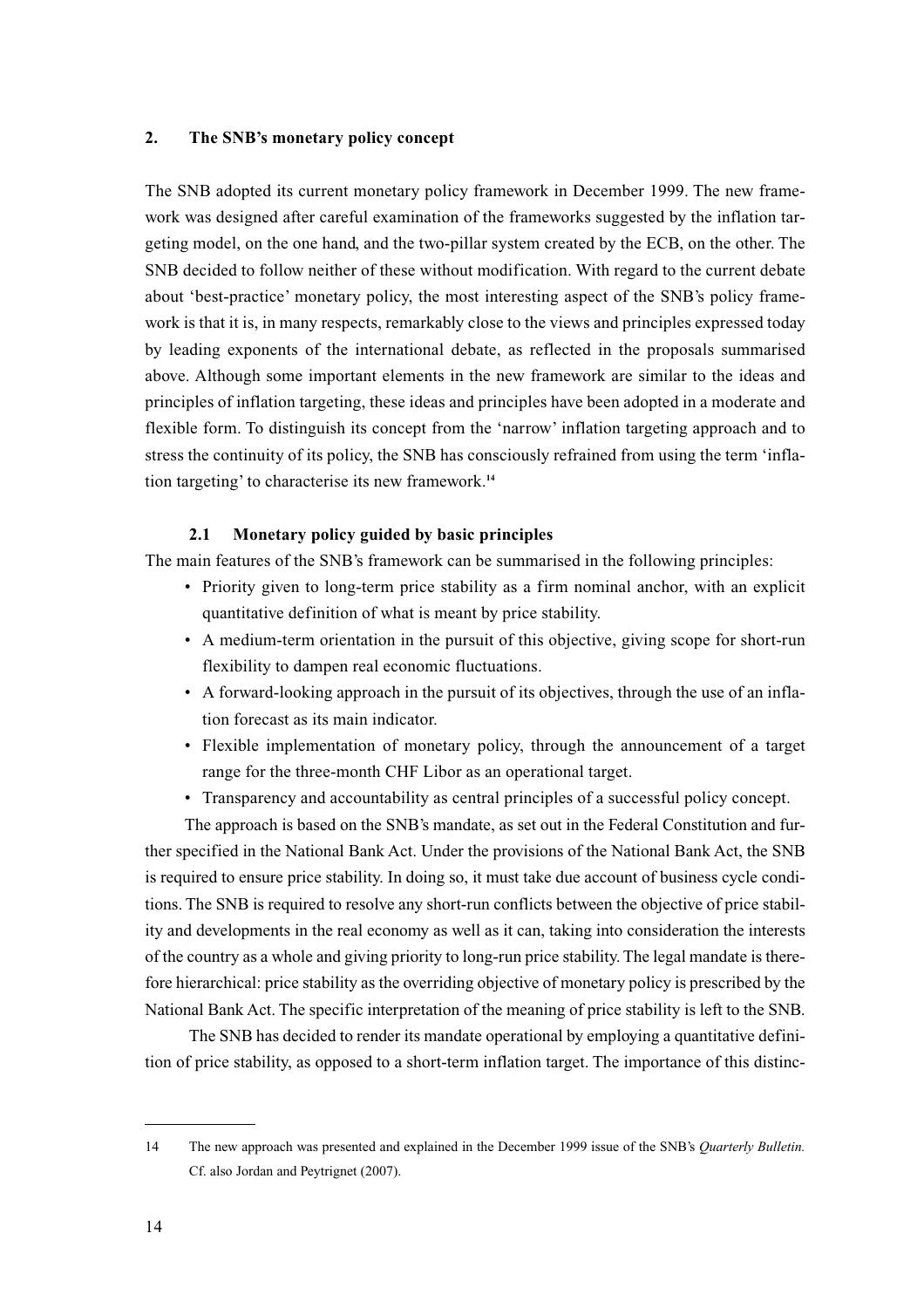tion lies in the implied emphasis on a medium to long-term horizon. A definition of price stability, by its very nature, is valid for an extended period of time. A short-term inflation target, on the other hand, can be changed over time. Indeed, targets have been changed in a number of inflation targeting countries.**<sup>15</sup>** A quantitative definition of price stability thus represents a more reliable and therefore a more credible commitment to monetary stability than an inflation target which can be adjusted over time in potentially discretionary and unpredictable ways. Hence, the quantitative definition of price stability is a central component of the SNB's monetary policy framework. It reflects the SNB's conviction that, even for a credible central bank, the additional commitment to monetary stability reflected in a quantitative definition of price stability provides a valuable contribution to anchoring long-term inflation expectations and strengthening market confidence.

The SNB defines price stability as a rise in the national consumer price index (CPI) of less than 2% per annum. It is recognised that the CPI probably overstates actual inflation to some extent.**<sup>16</sup>** Consequently, price stability is equated with a slightly positive measured inflation rate. Deflation, that is a persistent downward trend in the price level, is clearly stated to be inconsistent with price stability. The SNB's policy on inflation is based on a medium to longterm orientation. Its approach is based on the recognition that economic fluctuations are dampened by an unequivocal commitment to long-run price stability. First of all, low inflation and firmly anchored inflation expectations in themselves ensure that deviations in output and employment from normal levels remain limited.**<sup>17</sup>** Second, the more firmly long-term inflation expectations are anchored at a low level, the more successful the central bank can be in its contribution to preventing cyclical swings in output and employment. Third, the SNB's approach accords strong recognition to the insight that, in the long run, public perception of its policy is determined by deeds, not words. A high level of credibility based on its past policy record is a prerequisite for a successful monetary policy within its current framework. Therefore, overly ambitious efforts at short-run stabilisation of the real economy could easily become counterproductive and must be avoided.

<sup>15</sup> A prominent example of this is the UK where the original inflation target in 1992 of "1 to 4%" was subsequently changed to "2.5% or less" and in 1997 to a symmetrical 2.5% target (with a permitted deviation of 1 percentage point in the form of a letter-writing threshold). In Mexico, after an inflation of 52% in 1995, the newly introduced inflation target has been progressively lowered from 20.5% in 1996 to a symmetrical 3% target in 2005 (with a permitted deviation of 1%), which was attained in November 2005. In Chile, the inflation target was lowered from a 15-to-20% range in 1991 to a current range of 2 to 4%. Merely technical changes of inflation targets include the change of the underlying price index in the UK at the end of 2003 from 2.5% on the RPIX (RPI ex mortgage payments) to 2% on the CPI (HICP), as well as the index change in New Zealand from CPIX (CPI ex interest rates) to CPI for the inflation target of 0 to 3%.

<sup>16</sup> For a Swiss version of the Boskin report in the US, see Brachinger, Schips, and Stier (1999).

<sup>17</sup> For a discussion of the global decline in inflation and the corresponding decline in output volatility, cf., for instance, Rogoff (2003).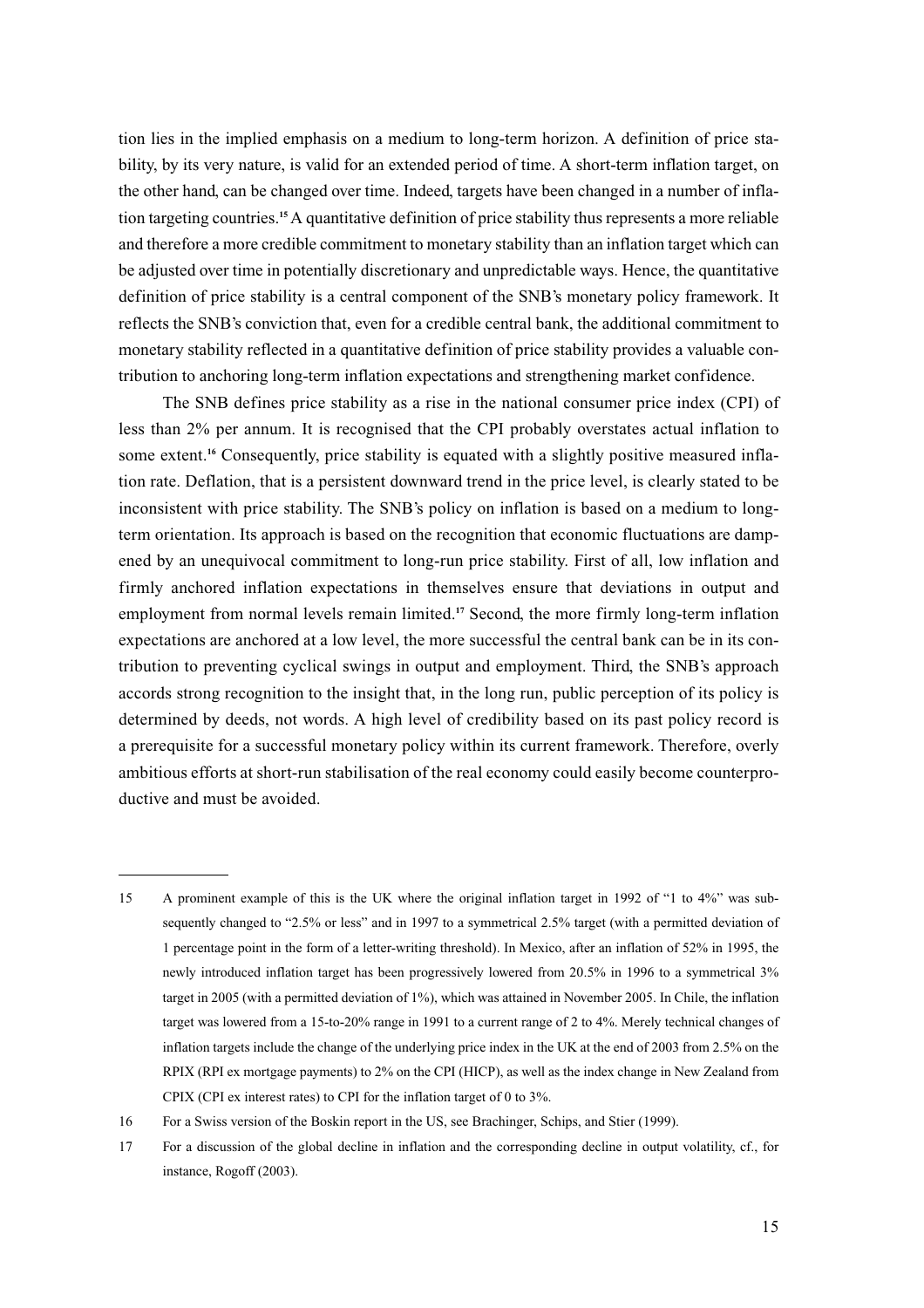However, while it would react decisively to an inflation rate persistently above 2%, there are situations in which the SNB will permit temporary deviations from this mark. In a small open economy, exceptional situations with sharp exchange rate fluctuations can arise, causing inflation to temporarily move outside the price stability range. Abrupt price increases for imported goods such as oil, or adjustments to certain tax rates, may also result in inflation rates that temporarily exceed the definition of price stability. It is neither possible nor necessary for the central bank to prevent this.

Beyond this, the SNB is convinced that a clear communication of what the central bank can and cannot achieve increases the transparency of monetary policy and thereby augments its effectiveness.**<sup>18</sup>** Moreover, it enhances the quality of public debates about monetary policy, including those relating to the potential for short-run stabilisation.

Finally, the well-known existence of lags in the transmission of monetary policy impulses dictates that monetary policy must be forward-looking. In quarterly reviews of its policy, the SNB publishes a forecast of inflation for the three following years. This inflation forecast plays an important role as the main indicator when making monetary policy decisions. If the inflation forecast indicates a move outside the price stability range, monetary policy needs to be reviewed. If inflation threatens to exceed the 2% level, the SNB will consider tightening its monetary policy. If the forecast indicates a danger of deflation, it will consider relaxing it. The SNB, however, will never react in a mechanical way to the inflation forecast, but will always take into account the general economic situation in determining its policy reaction. By publishing a medium to long-term inflation forecast, the SNB stresses the need to adopt a forward-looking view and to react to any inflation or deflation threats at an early stage.

The published inflation forecast is based on the assumption that the SNB's chosen reference interest rate, the three-month Swiss franc Libor, will remain constant over the forecasting period. The forecast is also based on an outlook scenario for the world economy. The inflation forecast is therefore conditional. It indicates the future course of prices under the assumption of specific economic conditions and an unchanged domestic monetary policy environment. For internal purposes, however, unconditional forecasts based on endogenous shortterm interest rates are also investigated by the SNB. The three-year horizon corresponds to the time usually estimated to be necessary for a complete transmission of monetary policy impulses in Switzerland.

Forecasts over such a horizon are obviously subject to great uncertainties. The SNB has accumulated significant expertise in the formation of inflation forecasts. Its forecasts are based on a variety of indicators and the information provided by several technical forecasting models developed and run by the SNB's research staff, including a medium-size and a small simultaneous equation model of the Swiss economy, different types of VAR and SVAR models as well as

<sup>18</sup> Cf. Blinder, Goodhart, Hildebrand, Lipton and Wyplosz (2001).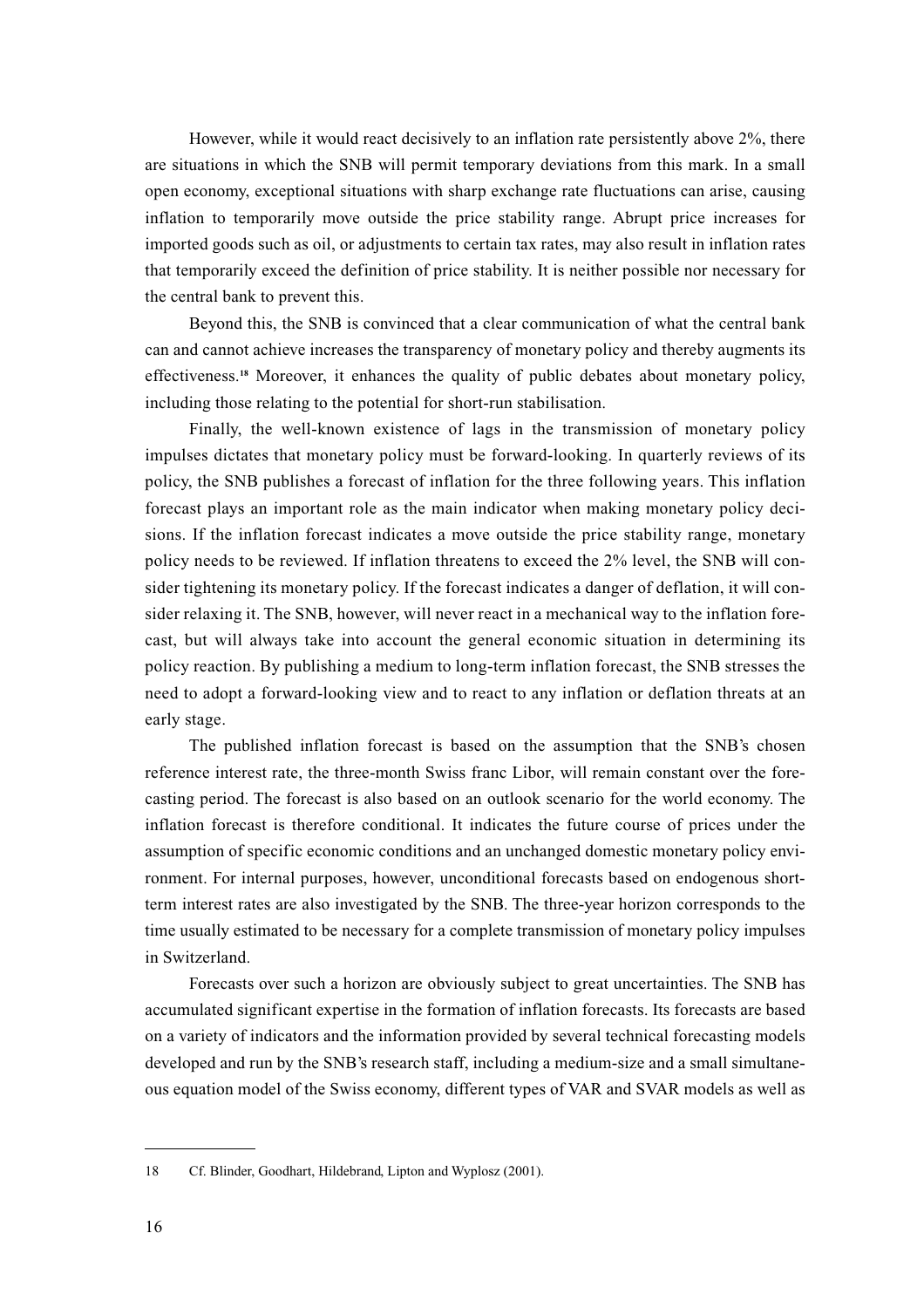a Dynamic Stochastic General Equilibrium (DSGE) model.**<sup>19</sup>** The publication of its inflation forecast helps market participants understand monetary policy decisions and form expectations.

The SNB still values the information content of money and credit indicators, especially with regard to the medium to longer-term inflation perspectives. Credit and money aggregates are important variables in the forecasting models which are employed to assess the price dynamic around the tail end of the inflation forecast horizon. In addition, as technical inflation forecasts beyond a three-year horizon are likely to be insufficiently reliable for practical use, the SNB continues its tradition of carefully monitoring the development of money and credit aggregates, as well as asset prices, and investigates their quality as potential indicators of inflation risks in the longer run. A continued emphasis on the role of money and credit in evaluating inflation perspectives has been a distinguishing mark of the new policy concept from the beginning. Contrary to the ECB, however, the SNB has refrained from making its monetary analysis a separate pillar in its concept, and from defining a reference value for the growth rate of a monetary aggregate.

## **2.2 Technical assumptions underlying the SNB inflation forecasts**

As noted above, the SNB publishes inflation forecasts conditional on a constant interest rate set at the most recent monetary policy assessment. The strength of a forecast based on the fixedinterest-rate assumption lies in the simplicity and ease of interpretation for the market and the public. Moreover, it does not necessitate an agreement within the Governing Board on the path of the expected future interest rate. The conditionality of the inflation forecast on the current reference interest rate gives an insight into future interest rate changes necessary to maintain price stability. At the same time, however, a fixed-rate assumption appears plainly unrealistic in most situations and may, in some models, lead to inconsistencies. This renders the aggregation of information from different models more difficult.

Recently, the practice of basing inflation forecasts on current interest rates has been challenged. Two alternative approaches have been suggested in the literature and implemented by some central banks. The first recommends publishing inflation forecasts conditioned on the interest rate path that reflects the policymaker's opinion about future policy decisions. The second approach conditions inflation forecasts on market expectations of interest rates.**<sup>20</sup>**

There are undeniable benefits associated with inflation forecasts based on policymakers' views on future interest rates. For instance, they are arguably more realistic. This approach, however, suffers from a series of drawbacks. First, it may divert public focus from the central

<sup>19</sup> Details of the technical inflation forecasting models have been published in various issues of the *Quarterly Bulletin.* Cf., in particular, Jordan and Peytrignet (2001), Stalder (2001), Jordan, Kugler, Lenz and Savioz (2002), and Jordan and Savioz (2003).

<sup>20</sup> The central banks of New Zealand, Norway and Sweden base their inflation forecast on the policymaker's opinion about future policy decisions. The ECB and the Bank of England base their forecasts on market expectations.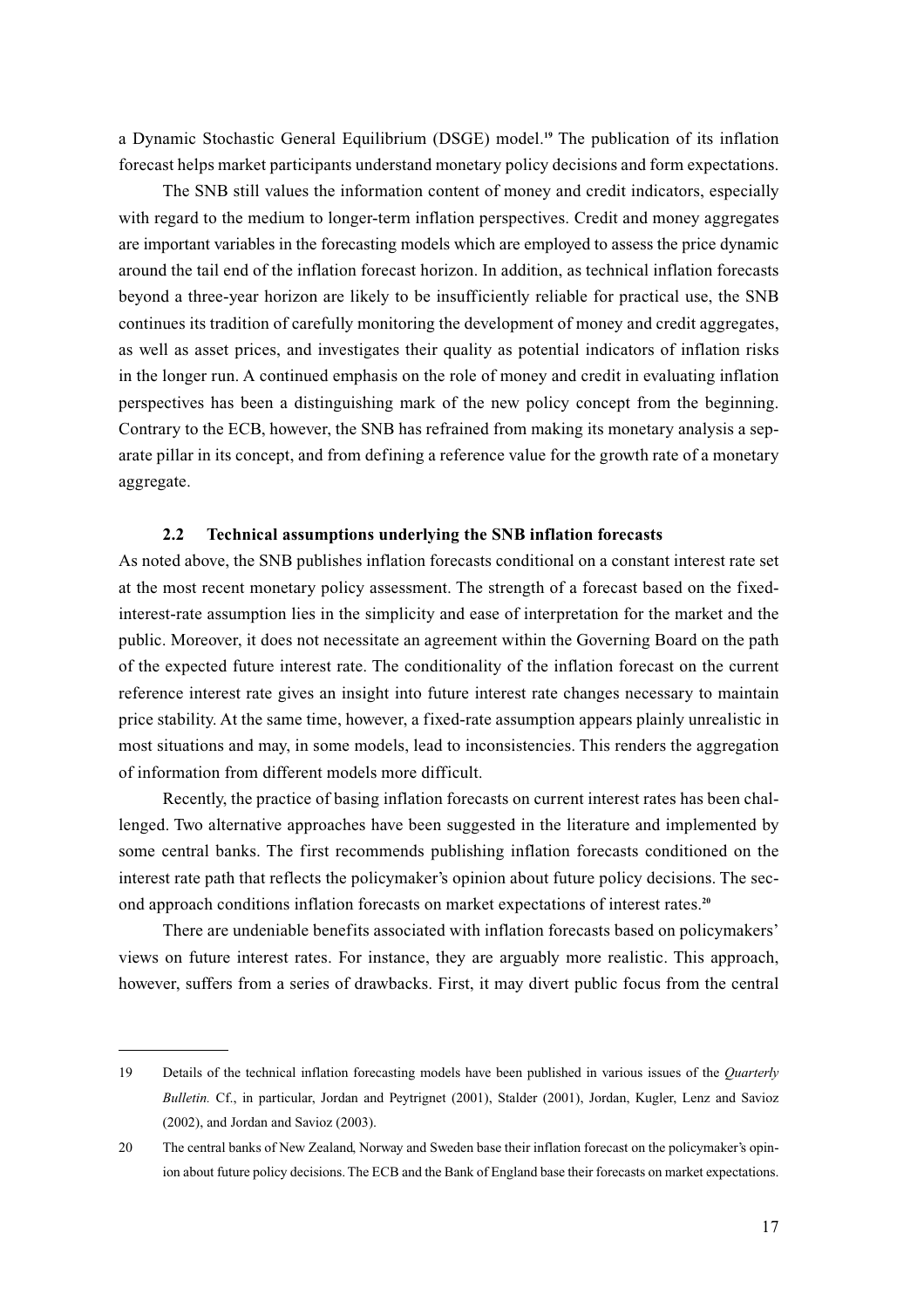bank's ultimate goal of price stability by concentrating the discussion too much on the trajectory of short-term interest rates. Second, a forward-looking statement about interest rates merely reflects central bank knowledge at the moment of the publication of the forecast. Agents, however, may misinterpret such a statement as representing a firm commitment on the part of the central bank. Finally, reaching an agreement on the trajectory for the policy rate over the next two to three years is rather difficult.

Conditioning the forecast on the path of expected interest rates implied by the term structure of forward interest rates appears to be an attractive alternative. Assuming rational expectations and market efficiency, the resulting forecasts ought to be credible without committing the central bank to any specific interest rate path. However, this solution only makes sense as long as market expectations about future interest rates are superior to a constant-rate assumption. Meanwhile, Goodhart (2005) has noted that conditioning on the market view merely adds noise to the medium-term inflation forecasts.**<sup>21</sup>**

Considering the advantages and the disadvantages of the different possibilities, the SNB believes that, for its communication purposes, the fixed-rate assumption still serves best. Providing the markets with a guideline on how to interpret the forecasts is usually sufficient to circumvent the problems arising from the fixed-rate assumption.**<sup>22</sup>**

## **2.3 Implementation of monetary policy**

At the operational stage, the SNB implements its policy by influencing the interest rate level in the money market. It fixes a target range for the three-month Libor in Swiss francs and publishes it regularly. Normally, this range is 100 basis points wide. Additionally, the SNB determines and announces a level within this fairly wide band. This is the level it wishes the Libor to remain close to. Typically, it is the midpoint of the target range it has determined. By announcing a range for a three-month interest rate, rather than a point target for the overnight rate, the SNB has more leeway to react flexibly to exchange rate shocks or sudden changes in liquidity distribution without signalling an immediate change in its basic policy orientation.

Market participants have understood the desirability of a certain amount of short-run flexibility in steering interest rates in a small open economy with an important currency and a large financial sector. Given the SNB's credibility accumulated over years of reliable, stability-oriented policy making, defining policy implementation in terms of a range has in no way weakened the firm anchoring of the public's perception of medium and long-term policy intentions. Permitting temporary fluctuations in the money market rates is therefore possible without adversely affecting market expectations.

<sup>21</sup> Hildebrand (2006) points to potential pitfalls of central banks relying excessively on market expectations in formulating policy.

<sup>22</sup> For a detailed discussion of the implications for central bank communication of the different assumptions behind the inflation forecasts, cf. Jordan and Rossi (2007).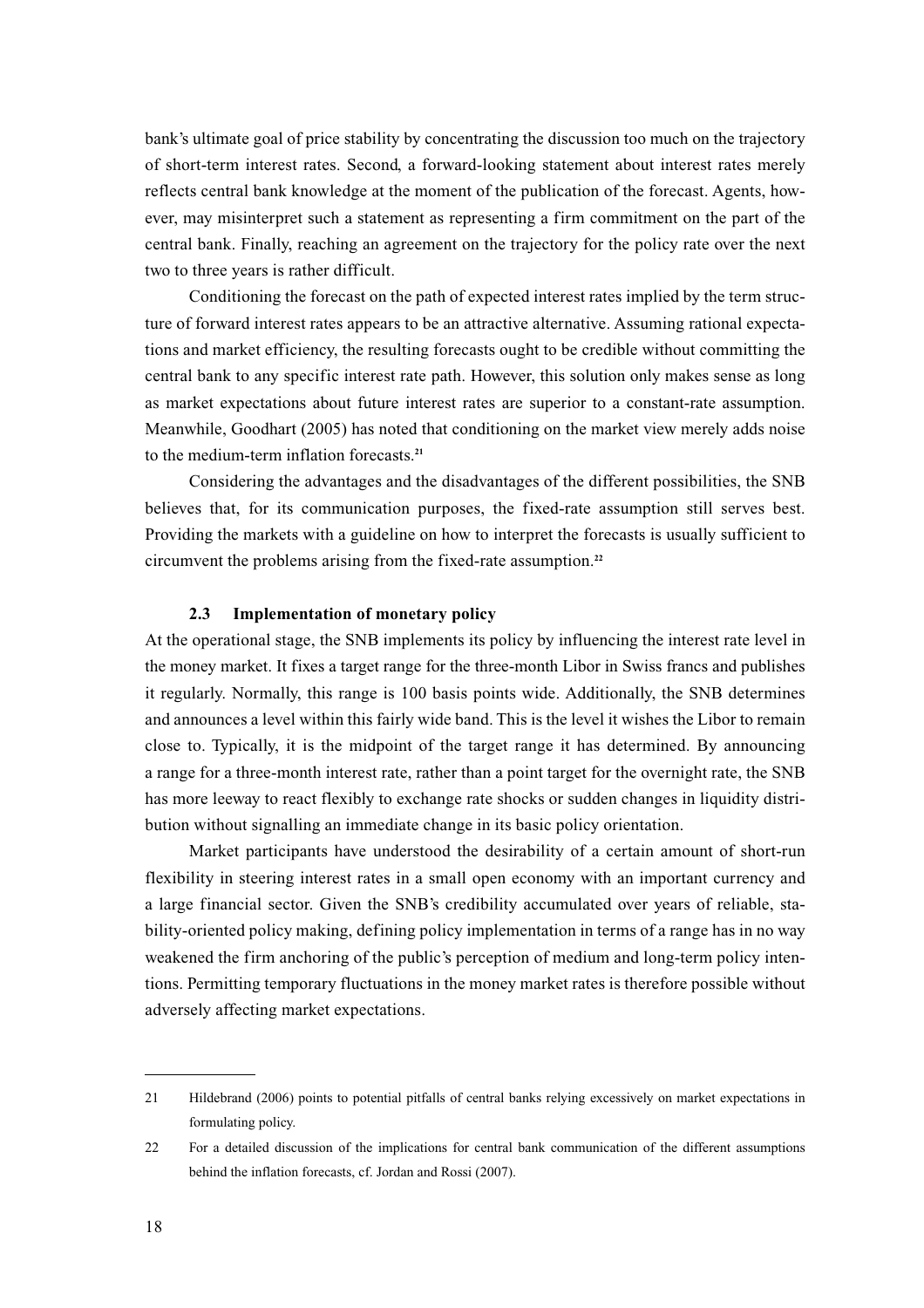The SNB does not have direct control over the three-month Libor. It does control it indirectly, however, through its repo transactions with banks. The SNB regularly reviews the target range for the three-month Libor at its quarterly policy assessments. If necessary, it may also change the target range between these regular assessments. The SNB explains the reasons for its decisions on the day the decision is published and enforced.

# **2.4 Experiences with the new concept**

So far, the new concept has performed very well, notwithstanding the fact that the period since its inception has been characterised by a variety of severe shocks and disturbances. It has been well received by the public and the financial community. In spite of certain initial reservations, it has quickly become accepted as an efficient instrument of central bank communication, allowing the SNB to effectively explain the aim and direction of its policies. While based on a tradition of transparency and accountability already developed during the era of monetary targeting, the concept is generally perceived as an improvement on previous practices. This has been attested on numerous occasions by international organisations such as the IMF and the OECD.**<sup>23</sup>**

Experiences so far include phases of both policy tightening and policy relaxation. In summary, the introduction of the new concept has effectively contributed to creating confidence in the maintenance of monetary stability. The inflation record of the SNB under the new system has been excellent. Average inflation between 2000 and 2006 was close to 1%. The critical mark of 2% used as a benchmark for defining price stability was not overstepped in any single quarter. Admittedly, real economic performance in Switzerland was weak in some of these years. It is, however, well understood by economists, the general public, and international organisations such as the OECD and the IMF that this was related to a need for more structural reform and not to an overly restrictive monetary policy.

The new concept has also enabled the SNB to adequately and flexibly respond to a series of negative and positive shocks in the world economy, as well as preventing an unwelcome development in the Swiss franc, without departing from its price stability commitment. At the same time, it has enabled the SNB to demonstrate its willingness and ability to pursue an autonomous policy with respect to the ECB. The commentators who had predicted that the SNB would gradually lose its ability to pursue an independent monetary policy in the face of the newly created European Monetary Union were thereby proved to have been wrong.**<sup>24</sup>**

<sup>23</sup> Cf., for instance, OECD (2003) and IMF (2006).

<sup>24</sup> Jordan and Peytrignet (2007) provide a summary of the SNB's experience with its new concept.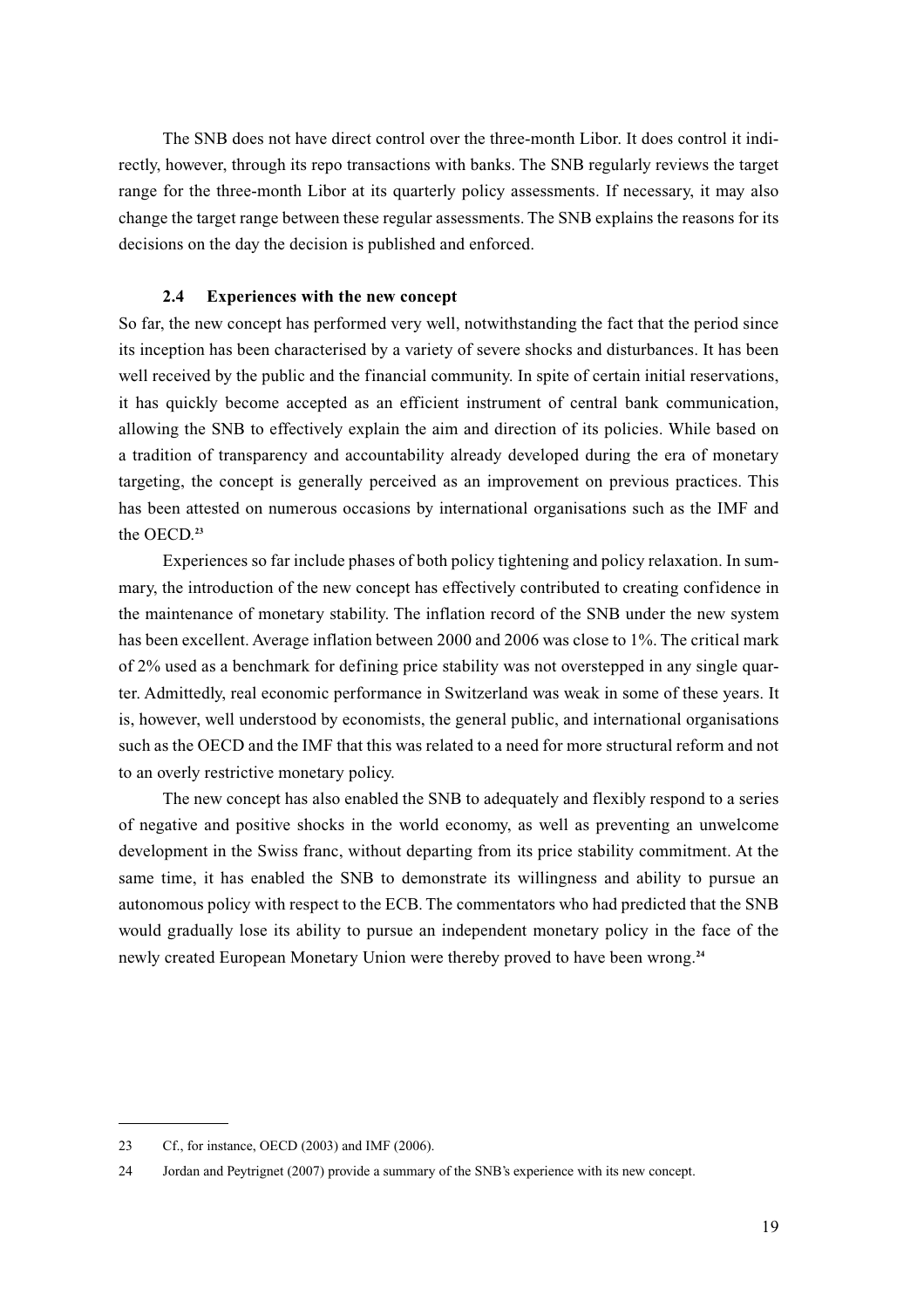## **3. The SNB's concept in the light of the current discussion**

In section 1, we described the emerging consensus arising out of the current discussion about inflation targeting and optimal monetary policy procedures. In section 2, we presented the new monetary policy concept of the SNB, noting that it reflects this emerging consensus to a remarkable extent. The SNB's monetary policy framework may therefore be seen as a seven-year 'reallife' experiment which allows us to evaluate some of the analytical claims advanced in the current debate about best-practice monetary policy. This section identifies the parallels between the emerging consensus and the SNB concept and reviews some outstanding issues and controversies by drawing comparisons between the Federal Reserve and the ECB.

## **3.1 Parallels between the SNB concept and the consensus proposals**

To a very considerable extent, the SNB's monetary policy concept fits the emerging consensus on best-practice monetary policy, as can be seen in the points outlined below:

- The SNB concept and the legal mandate upon which it is based clearly reflects a strong commitment to maintaining price stability. Assigning a high priority to long-run price stability as an objective of monetary policy is unambiguously accepted and recommended by all knowledgeable experts on monetary theory and policy today.
- At the same time, the SNB stresses the need for short-term flexibility in pursuing its long-run price stability objective. This is reflected in an explicit medium to long-term focus on inflation control. The SNB does not rely on short-term inflation targets, but rather on a quantitative definition of price stability which, by its very nature, is valid for an extended period of time and is highly resistant to any risk of being voluntarily changed over time. It therefore provides an optimal anchor for long-term nominal values and expectations. This, in turn, provides scope for short-term dampening of economic fluctuations and corresponds well to the propositions advanced by authors such as Bernanke as well as Faust and Henderson, which are summarised in section 1.3 above. The SNB believes that, even where a central bank is endowed with a high reputation based on its past policy record, market participants can gain valuable information when the central bank strengthens its commitment to long-run nominal stability through a formal definition of how it interprets this commitment.
- The SNB is conscious of the dangers of an overly active output stabilisation policy. It is acutely aware of the fact that its output stabilisation potential is highly dependent on the credibility of its long-term commitment to price stability. It considers this credibility, and the reputation derived from it, to be its most important capital – a capital that it is loathe to put at risk. This again corresponds to a point strongly stressed by major participants in the international discussion (for instance, Bernanke 2003 and Mishkin 2004).
- The SNB is convinced of the need for monetary policy to be forward-looking, as recommended by practically all leading experts in the field. Consequently, it relies explicitly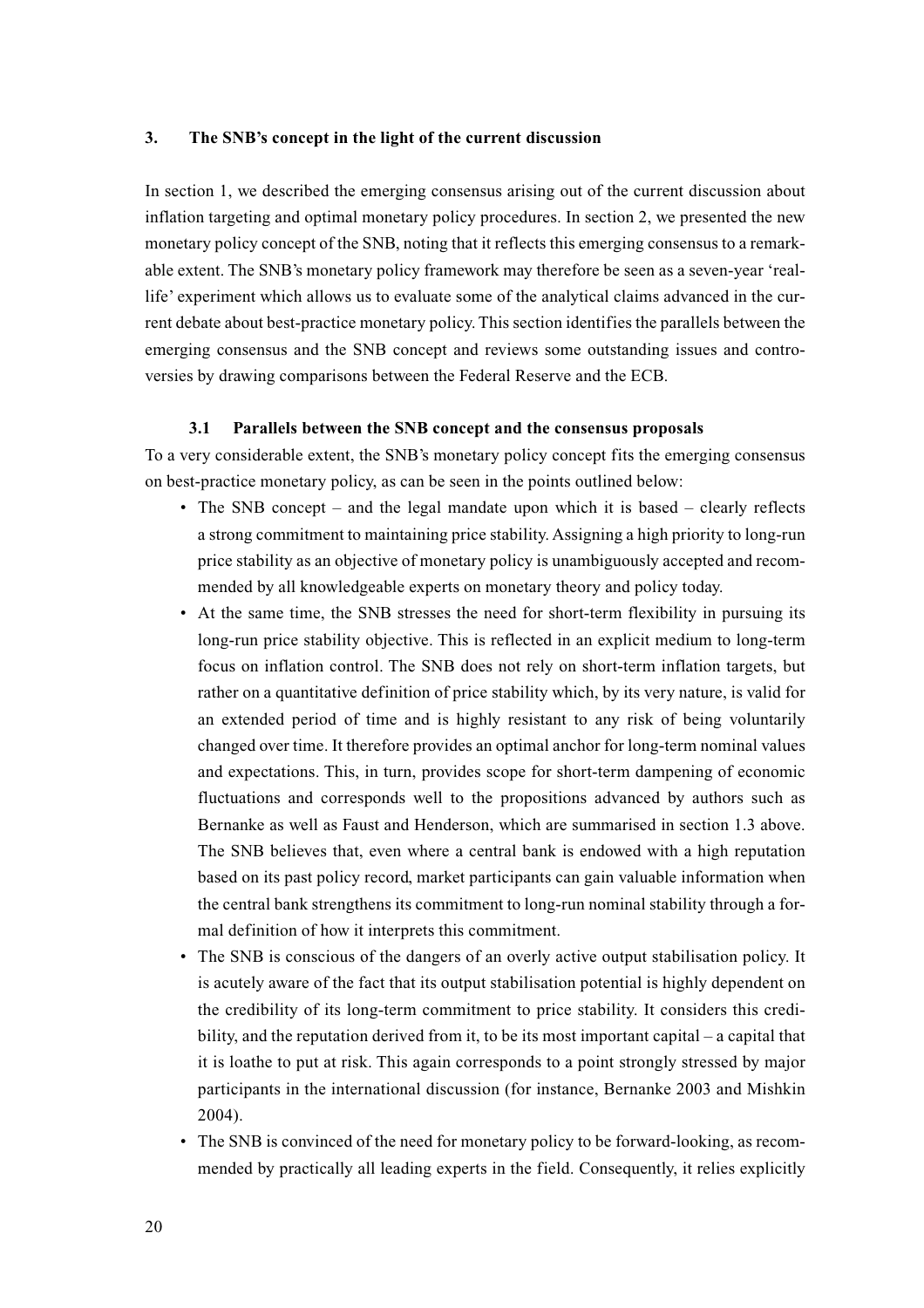on the use of inflation forecasts. The SNB has developed significant expertise in developing inflation forecasts since changing to its new framework. However, its actual monetary policy decisions are not mechanistically and exclusively based on these inflation forecasts. Rather, judgement plays an important role in the decision-making process. This procedure is in line with the views of a majority of experts, as revealed by our survey in section 1 above.

• The SNB believes that explicit discussion and recognition of the possibilities, but also of the limitations, of monetary policy, in both the short and the long run, is conducive to policy transparency. Therefore, the SNB explains to the public why it gives priority to long-run price stability as the main monetary policy objective.

### **3.2 Reasons for the emphasis on short-run flexibility: a comparison with the US**

A central feature of the SNB's approach is its emphasis on short-term flexibility in determining policy. This emphasis on short-term flexibility – not to be confused with a policy of ambitious 'fine-tuning' – is strongly echoed in the current debate about the virtues and drawbacks of inflation targeting in the United States. It is interesting to explore this common focus on flexibility in two countries with vastly different economies.

In Switzerland, the main argument traditionally used by the SNB to justify its emphasis on flexibility makes reference to the importance of being able to react flexibly to a variety of external shocks. The Swiss economy is regularly subjected to the negative effects of exchange rate shocks, other financial market disturbances as well as oil and energy price shocks. The ability to respond adequately to such disturbances is regarded as essential, in order to protect the economy from unwelcome cyclical fluctuations and maintain the stability of the financial system. Short-run flexibility in the face of external shocks, incidentally, has been a hallmark of Swiss monetary policy throughout the post-Bretton-Woods era, in other words, it was being practiced long before the adoption of the current policy framework. This characteristic is also reflected in the Swiss approach to the implementation of monetary policy at the operational stage, as described in section 2.3 above. Thus, the openness and complexity of the economy have created a situation where a flexible monetary policy is necessary.

In the United States, however, most authors stress the need to be able to attend to other objectives besides inflation, in light of the Federal Reserve's 'dual mandate'. A strategy which does not permit sufficient short-run flexibility, regardless of whether or not it is referred to as inflation targeting, is deemed to be in contradiction to the Fed's legal mandate and, consequently, politically unacceptable.

Fundamentally, these different motivations for preserving flexibility are not radically different. Clearly, they stem from the same basic source. In Switzerland, the concern about external shocks reflects the objective of stabilising financial markets and, ultimately, stabilising real economic conditions. In the United States, it is clear to virtually all major experts that real economic objectives can be pursued by the central bank only as stabilisation goals, the Fed's 'dual mandate' notwithstanding.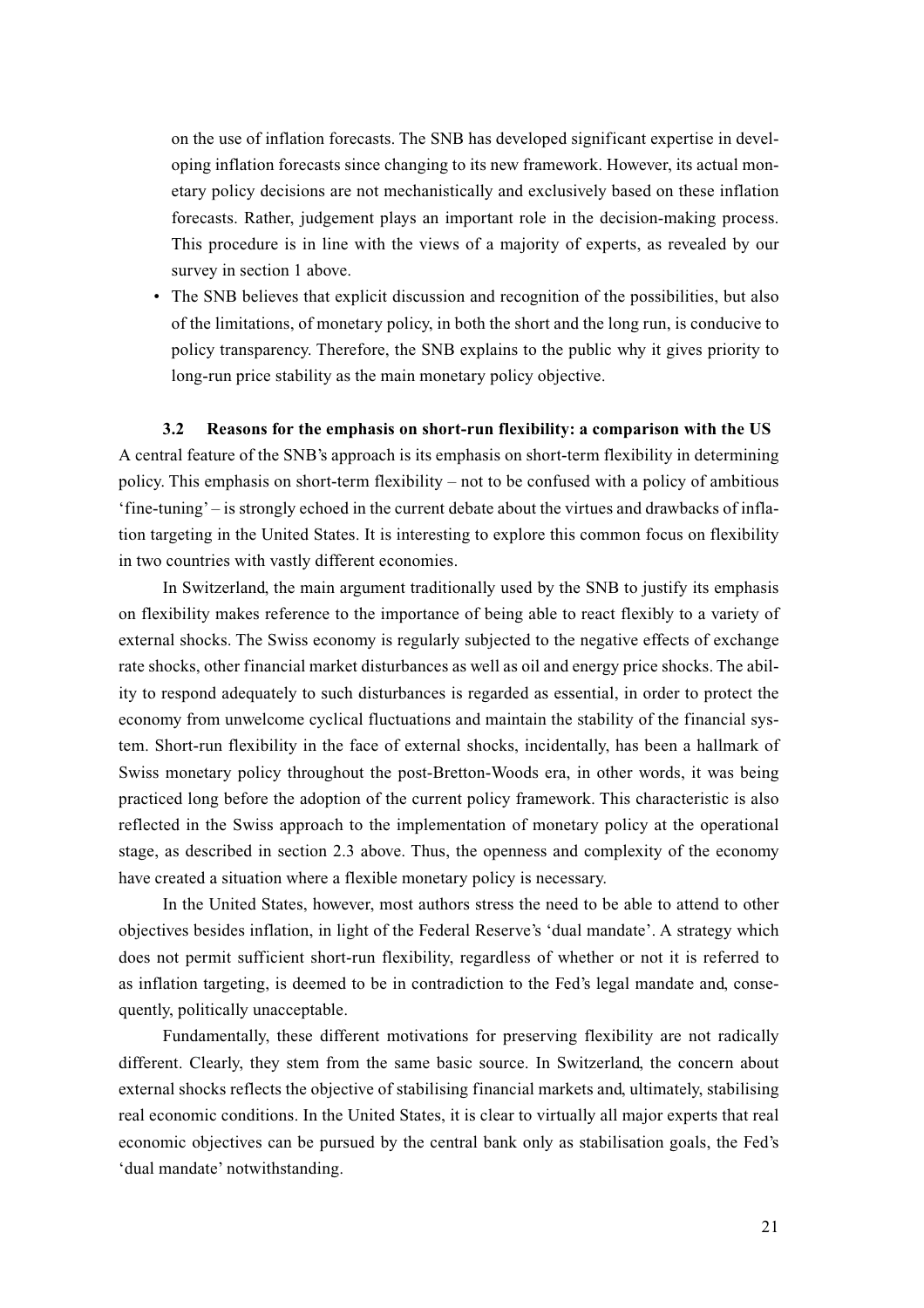Thus, despite some obvious differences between Switzerland and the US, concerns about the real economy as well as concerns about financial market conditions are at the root of the call for flexibility in monetary policy.

One common aspect which has been stressed above as a prerequisite for a successful policy of constrained discretion is a high degree of credibility based on a successful past policy record. Both the Federal Reserve and the SNB have prolonged records of low inflation. Consequently, they enjoy a high reputation and credibility in financial markets. This is in marked difference to most of the early inflation targeters, which typically had an urgent need to signal a regime change from 'uncontrolled' discretion and inflation to more constraint and price stability. The fact that most of them have, over the past decade or so, successfully transformed themselves into strongly stability-oriented central banks with a corresponding credibility and market reputation may, in turn, make it possible for them to reconsider their mix of constraint and discretion.**<sup>25</sup>**

**3.3 Goal independence and inflation targets: parallels with the ECB and the Fed** There remain some other special features of the Swiss approach worth emphasising. One of these features relates to the degree of central bank independence, and the role inflation targets could play in this regard. As is the case for the ECB or, to a considerable extent, the Federal Reserve, the SNB enjoys a comparatively high degree of 'goal independence', allowing it to define autonomously the meaning of 'price stability' as well as the horizon for returning to price stability after a shock, rather than having such definitions prescribed by the central government or any other body. Sometimes, goal independence for central banks – in contrast to mere 'instrument independence' – is said to contradict democratic principles.**<sup>26</sup>** In our view, this is a misunderstanding. This critique would be correct for a central bank enjoying full goal independence under a completely unspecified mandate as to what the goals of monetary policy should be. However, central banks such as the SNB operate within the realm of a well-defined mandate. The distinction is that this mandate provides an arrangement which leaves the central bank more flexibility to react to shocks, since the trade-off between output stabilisation and inflation is not dictated to them through a narrowly defined target set by someone else. The enhanced flexibility allowed by goal independence permits a more adequate response to macroeconomic shocks, with the legal mandate providing a firm and credible commitment to the longrun objective of price stability at the same time (cf. Baltensperger, Fischer, and Jordan 2007, who differentiate between different degrees of goal independence in this context). Obviously,

<sup>25</sup> The Bank of England's repeated emphasis on the need for flexibility in inflation targeting (for instance, King 2005) may be seen as indicative of such a development.

<sup>26</sup> Democratic principles allegedly require policy goals to be set by the government, cf., for instance, Debelle and Fischer (1994).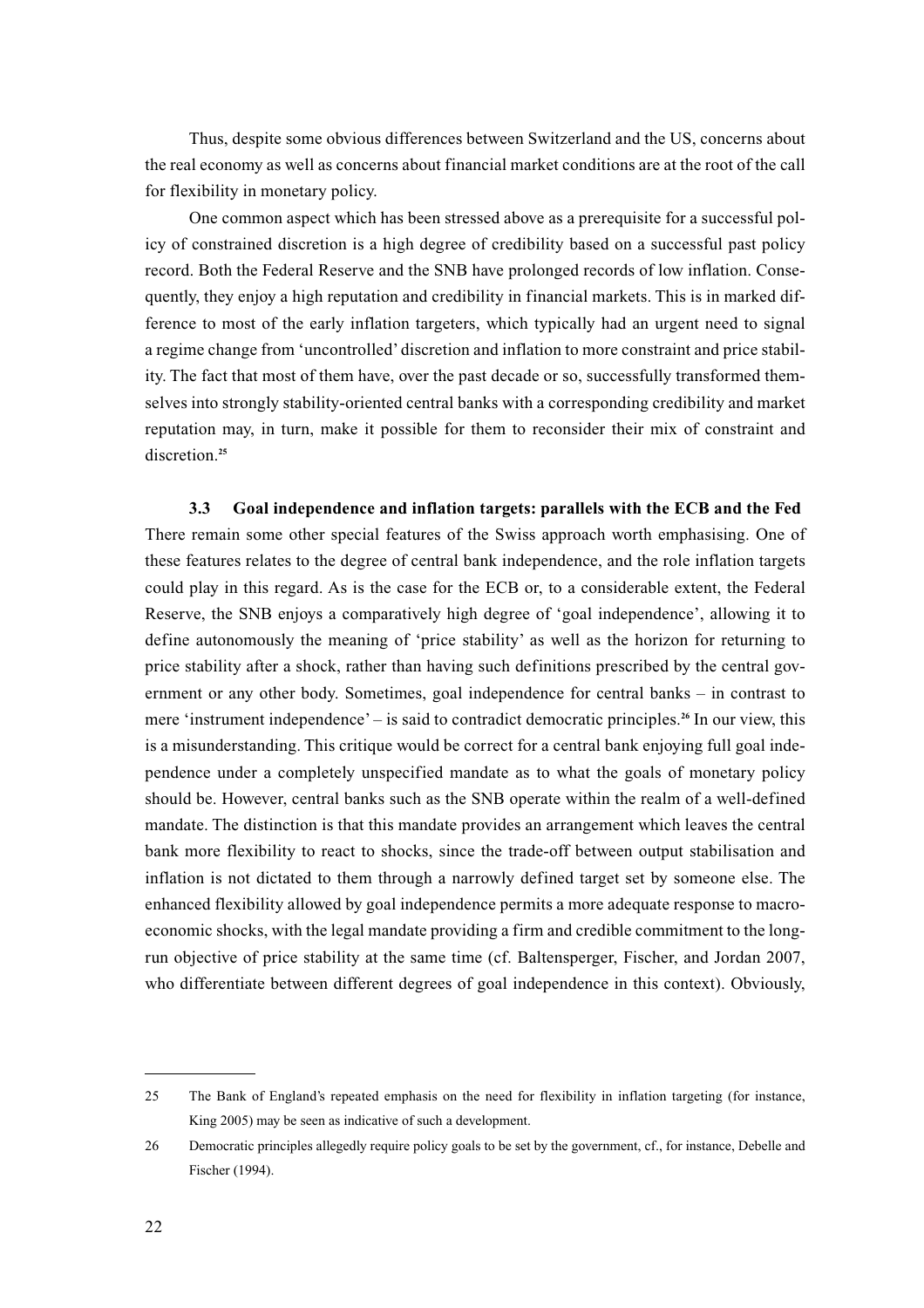a high degree of credibility and reliability for central bank policy is a prerequisite for success under such a regime.**<sup>27</sup>**

For central banks with a poor inflation record, who need to build up their reputation, a weak form (or absence) of goal independence may be appropriate. For central banks with a high degree of credibility and a successful policy record, however, monetary policy will benefit from the flexibility granted by a higher degree of goal independence. In such an environment, the introduction of explicit short-term inflation targets may be seen as a step towards less goal independence and an invitation to the government to become involved in the determination of short-term monetary policy decisions. There is a consensus in the literature that government involvement in monetary policy is not likely to be successful. This is another reason for giving preference to a reliable definition of price stability rather than the declaration of short-term inflation targets.

<sup>27</sup> Ferguson (2003), in a charter lecture at the University of Georgia, made an interesting comparison between central bank charters and University charters. Charters, he stressed, define the fundamental objectives of an institution and describe in general terms how these are to be achieved. They do not, however, prescribe the detailed procedures for attaining these objectives. To decide on these is the task of the executive units, both at a University and in monetary policy. Central bankers, like educators, require flexibility in applying their tools in order to respond appropriately to changing circumstances over time.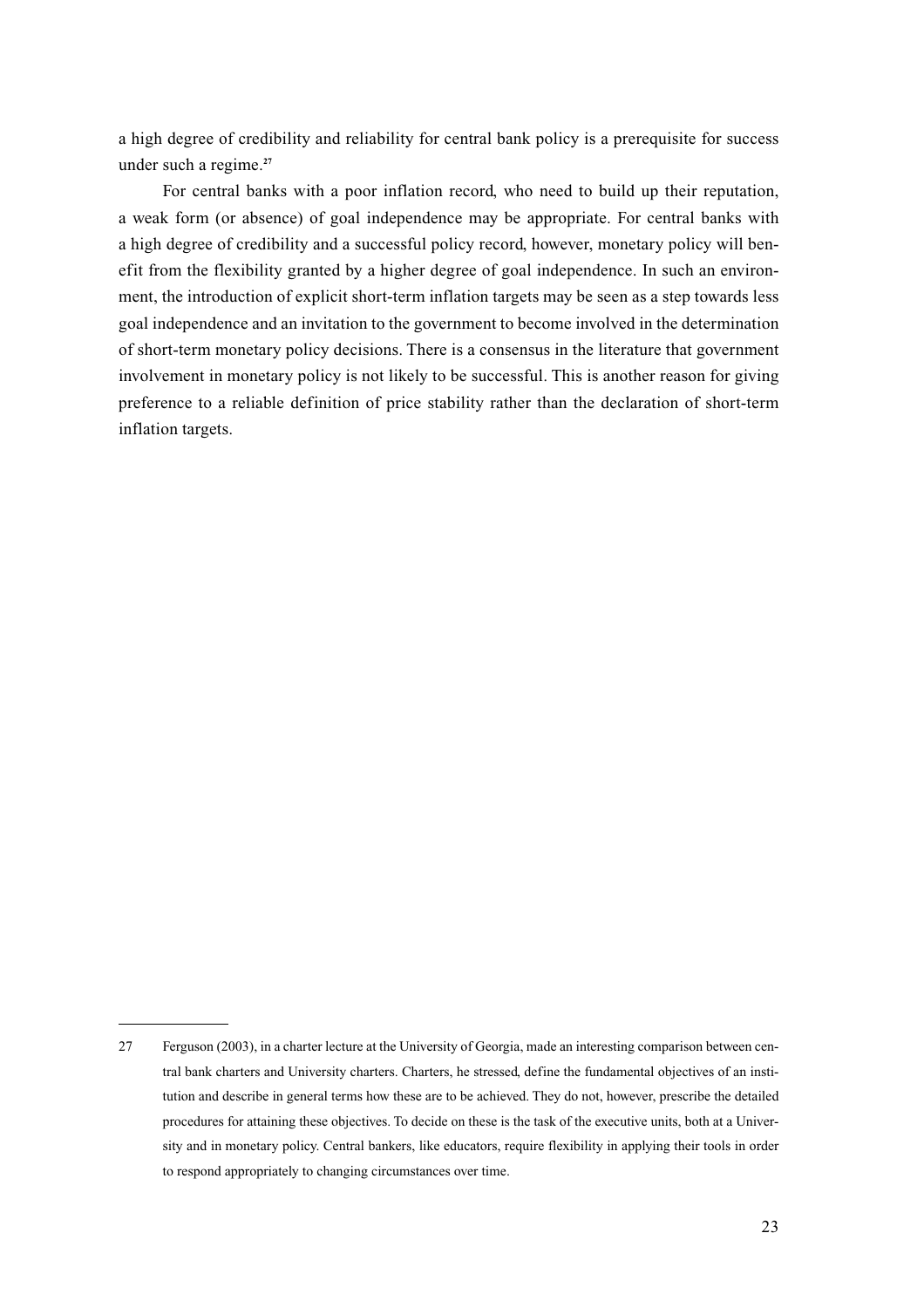# **4. Conclusions**

The practice of monetary policy has evolved a great deal since the early 1990s. This evolution was significantly influenced by rapid developments in the theory of monetary policy. Inflation targeting has established itself as the dominant framework for monetary policy decisions. With its growing academic popularity, and with an increasing number of central banks opting for inflation targeting frameworks, the definition of what constitutes an inflation-targeting regime has become more flexible and perhaps, to some extent, blurred. At the same time, a new academic consensus about 'best-practice' and 'principles-based' monetary policy emerged. It marries a firm long-term anchor for nominal stability, rooted in the original ideas behind inflation targeting, with short-term flexibility, based on more discretionary and pragmatic approaches to monetary policy. Arguably, the SNB's monetary policy framework represents a 'real-life' example with a successful seven-year track record of a monetary policy framework encompassing a firm nominal anchor, but which also emphasises the need for flexibility to respond adequately to real and financial shocks. It thus reflects, to a considerable degree, the emerging academic consensus on 'best-practice' monetary policy and may serve as an interesting case study of a policy aiming at an intermediate position between full discretion and rigidly defined shortterm inflation targeting.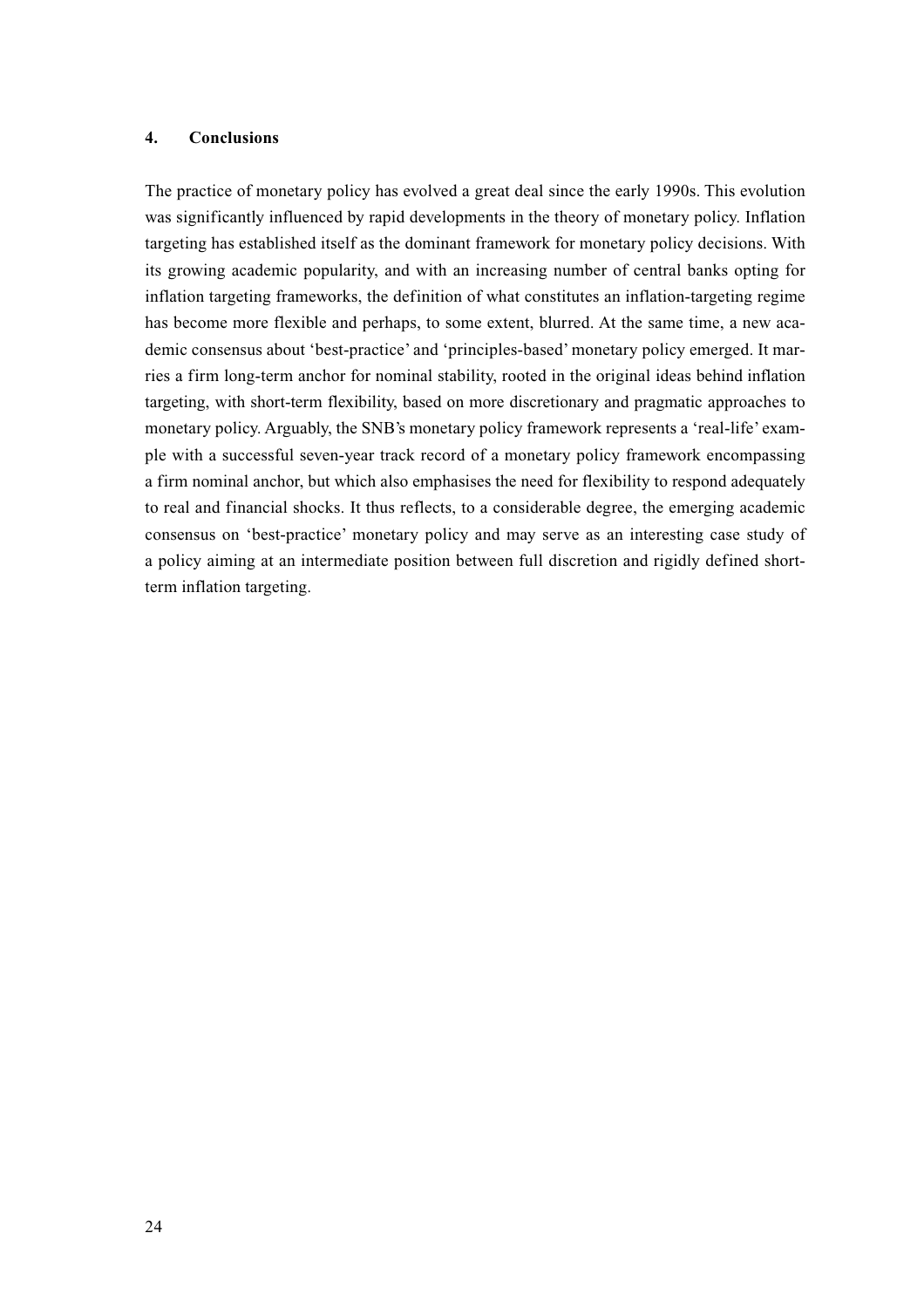## **References**

Baltensperger, Ernst, Andreas M. Fischer, and Thomas J. Jordan. 2007. Strong Goal Independence and Inflation Targets. *European Journal of Political Economy* 23(1): 88–105.

Bernanke, Ben S., Thomas Laubach, Frederic S. Mishkin, and Adam S. Posen. 1999. *Inflation Targeting: Lessons from the International Experience.* Princeton University Press.

Bernanke, Ben S. 2003. A Perspective on Inflation Targeting. Remarks at the Annual Washington Policy Conference of the National Association of Business Economists, Washington, D.C., March 25.

http://www.federalreserve.gov/boarddocs/speeches/2003/20030325/default.htm

Bernanke, Ben S. 2004. Panel Discussion: Inflation Targeting. Federal Reserve Bank of St. Louis *Review* 86(4): 165–168.

Blinder, Alan, Charles Goodhart, Philipp Hildebrand, David Lipton, and Charles Wyplosz. 2001. How Do Central Banks Talk? Geneva reports on the world economy, no. 3, ICMB, Geneva: International Center for Monetary and Banking Studies. London: Center for Economic Policy Research.

Blinder, Alan S. and Ricardo Reis. 2005. Understanding the Greenspan Standard. Paper presented at the Federal Reserve Bank of Kansas City symposium, *The Greenspan Era: Lessons for the Future.* Jackson Hole, Wyoming.

Borio, Claudio and William R. White. 2003. Whither Monetary and Financial Stability? The Implications of Evolving Policy Regimes. Paper presented at the Federal Reserve Bank of Kansas City symposium, *Monetary Policy and Uncertainty: Adapting to a Changing Economy.* Jackson Hole, Wyoming.

Brachinger, Hans Wolfgang, Bernd Schips, Winfried Stier. 1999. Expertise zur Relevanz des «Boskin-Reports» für den schweizerischen Landesindex der Konsumentenpreise. Bundesamt für Statistik, Neuchâtel.

Debelle, Guy and Stanley Fischer. 1994. How Independent Should a Central Bank Be? In *Goals, Guidelines, and Constraints Facing Monetary Policymakers,* Jeffrey C. Fuhrer, ed., 195–221. Conference Series, no. 38, Federal Reserve Bank of Boston, Boston.

Faust, Jon and Dale W. Henderson. 2004. Is Inflation Targeting Best-Practice Monetary Policy? Federal Reserve Bank of St. Louis *Review* 86(4): 117–144.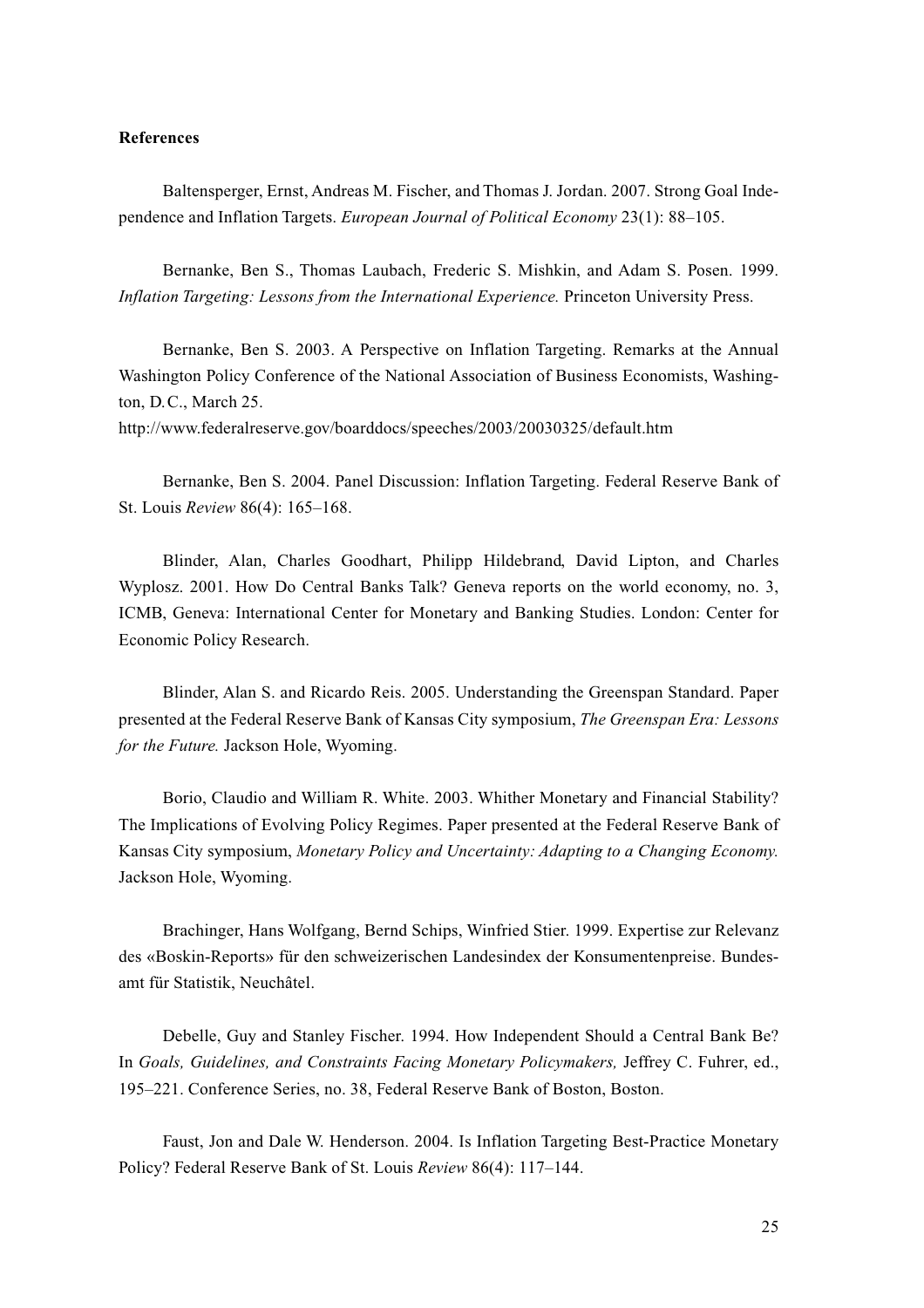Ferguson, Roger W., Jr. 2003. Rules and Flexibility in Monetary Policy. Remarks at the University of Georgia, Athens, Georgia, February 12. http://www.federalreserve.gov/boarddocs/speeches/2003/20030212/default.htm

Friedman, Benjamin M. 2004. Why the Federal Reserve Should Not Adopt Inflation Targeting. *International Finance* 7(1): 129–136.

Goodfriend, Marvin. 2005. Inflation Targeting in the United States? In *The Inflation-Targeting Debate,* Ben S. Bernanke and Michael Woodford, eds., 311–337. University of Chicago Press, Chicago.

Goodhart, C.A.E. 2005. The Interest Rate Conditioning Assumption. mimeo.

Gramlich, Edward M. 2005. The Politics of Inflation Targeting. Remarks at the Euromoney Inflation Conference, Paris, France, May 26. http://www.federalreserve.gov/boarddocs/speeches/2005/20050526/default.htm

Greenspan, Alan. 2005. Reflections on Central Banking. Remarks at the Federal Reserve Bank of Kansas City symposium, *The Greenspan Era: Lessons for the Future.* Jackson Hole, Wyoming.

Hildebrand, Philipp M. 2006. Monetary Policy and Financial Markets. *Financial Markets and Portfolio Management* 20(1): 7–18.

International Monetary Fund. 2006 Switzerland: 2006 Article IV Consultation – Staff Report.

Issing, Otmar. 2005. The Monetary Pillar of the ECB. Paper prepared for the conference "The ECB and Its Watchers VII", 3 June.

Jordan, Thomas J. and Michel Peytrignet. 2001. Die Inflationsprognose der Schweizerischen Nationalbank (The inflation forecast of the Swiss National Bank). Swiss National Bank *Quarterly Bulletin* 2, June: 54–61.

Jordan, Thomas J. and Michel Peytrignet, 2007. The path to interest rate management and inflation forecasts, In *The Swiss National Bank, 1907–2007,* Swiss National Bank, ed., 255–272. Zurich: Neue Zürcher Zeitung Publishing.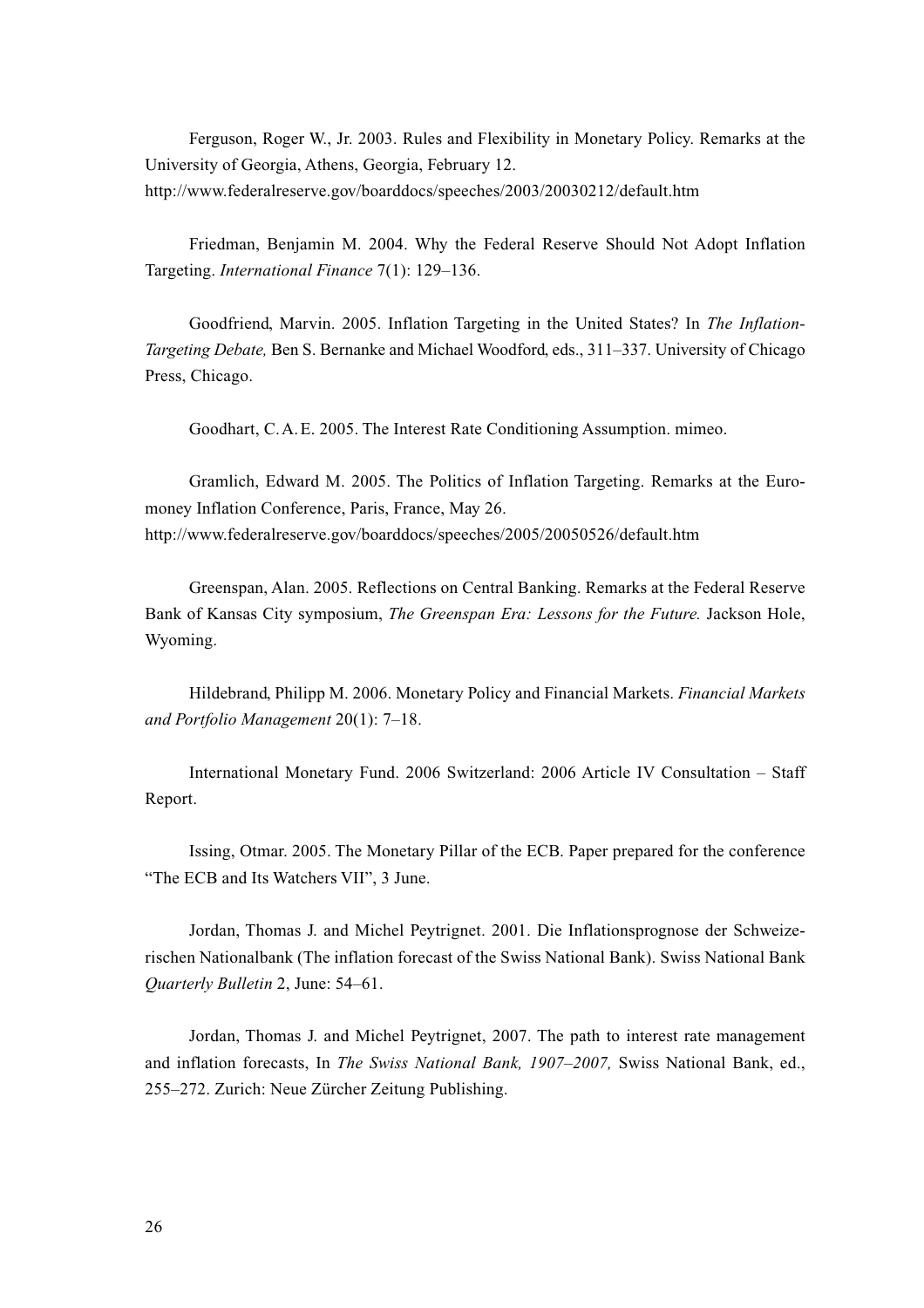Jordan, Thomas J., Peter Kugler, Carlos Lenz and Marcel R. Savioz. 2002. Inflationsprognosen mit vektorautoregressiven Modellen. (Inflation forecasting with vector autoregressive models). Swiss National Bank *Quarterly Bulletin* 1, March: 40–66.

Jordan, Thomas J. and Marcel R. Savioz. 2003. Does it Make Sense to Combine Forecasts from VAR Models? An Empirical Analysis with Inflation Forecasts for Switzerland. Swiss National Bank *Quarterly Bulletin* 4, December: 80–93.

Jordan, Thomas J. and Enzo Rossi. 2007. Communication in Monetary Policy: Experiences of the Swiss National Bank. mimeo.

King, Mervyn. 2002. No money, no inflation: the role of money in the economy. Bank of England *Quarterly Bulletin* 42(2): 162–177.

King, Mervyn. 2005. Monetary Policy: Practice ahead of Theory. Mais Lecture 2005, delivered on 17 May 2005 at the Cass Business School, City University, London. http://www.bankofengland.co.uk/publications/speeches/2005/speech245.pdf

Kohn, Donald L. 2004. Inflation Targeting. Federal Reserve Bank of St. Louis *Review* 86(4): 179–183.

Leeper, Eric M. and Jennifer E. Roush. 2003. Putting "M" Back in Monetary Policy. *Journal of Money, Credit and Banking* 35(6): 1217–1256.

Meyer, Hans. 2000. Zur Geldpolitik im Neuen Jahr. Speech at the University of St Gallen, 20 January. http://www.snb.ch/de/mmr/speeches/id/ref\_20000120\_m/source/ref\_20000120\_m.de.pdf

Meyer, Laurence H. 2004. Practical Problems and Obstacles to Inflation Targeting. Federal Reserve Bank of St. Louis *Review* 86(4): 151–160.

Mishkin, Frederic S. 2004. Why the Federal Reserve Should Adopt Inflation Targeting. *International Finance* 7(1): 117–127.

Nelson, Edward. 2003. The future of monetary aggregates in monetary policy analysis. *Journal of Monetary Economics* 50(5): 1029–1059.

OECD. 2003. Economic Survey – Switzerland.